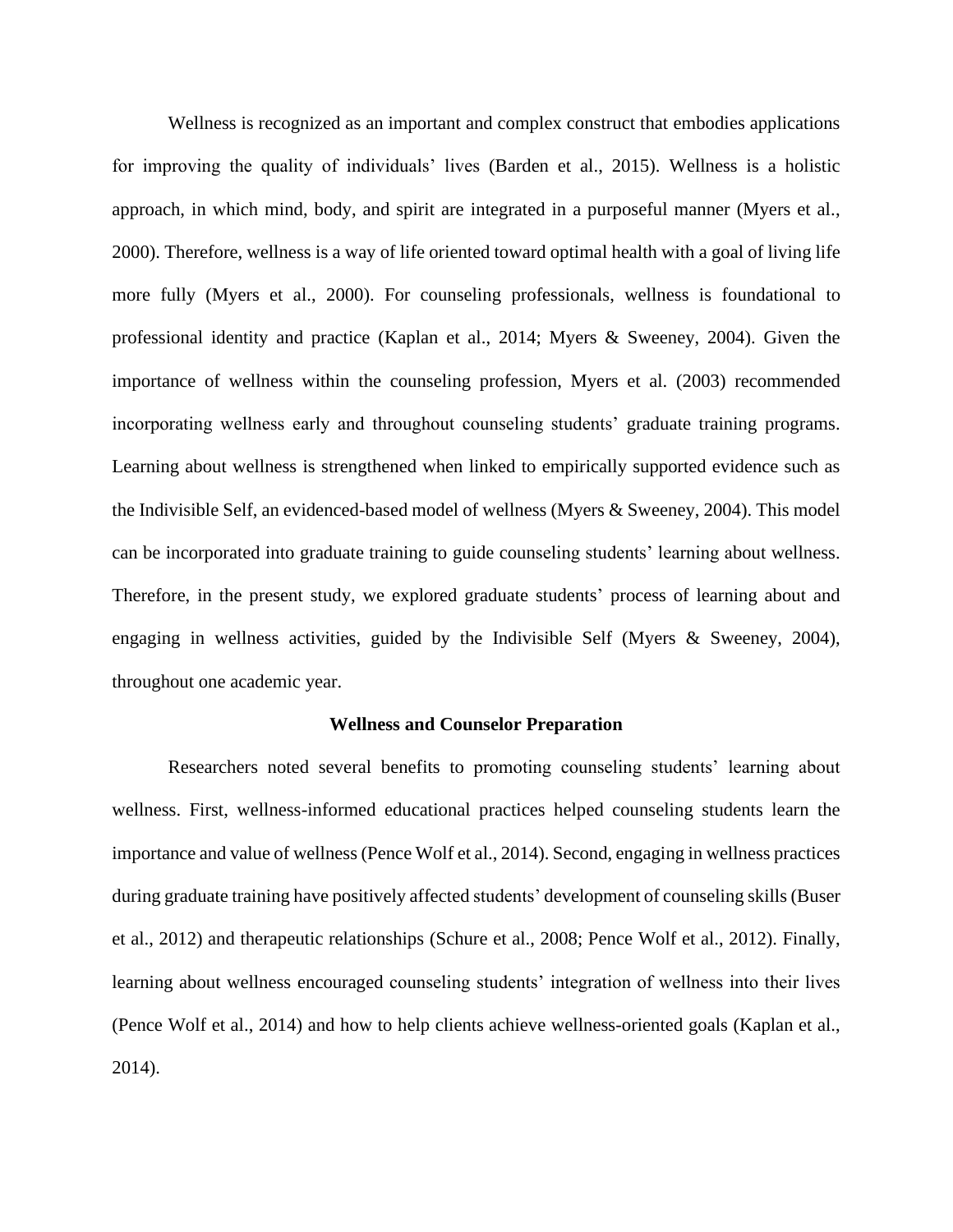Others have suggested the importance of counseling students' knowledge and application of wellness concepts so they may be resilient to compassion fatigue, stress, and burnout (Smith et al., 2007). It is essential then, for counseling students to develop strategies for sustaining professional wellness, which will help them combat vulnerability to distress (Burck et al., 2014; Cummins et al., 2007). Additionally, since counseling students will experience the distress when working with clients, it is essential for them to begin learning and applying wellness skills to their personal and professional experiences during their graduate training (Ohrt et al., 2015).

Authors have suggested counselor educators incorporate wellness into the curriculum by introducing wellness directly to graduate students and by developing innovative ways to reinforce attention to its practice. For example, wellness interventions have shown positive outcomes when implemented in counselor education career (Smith et al., 2002), practicum (Lindo et al., 2015), and internship (Storlie & Smith, 2012) courses. Specifically, wellness has been infused into clinical supervision of master's level counseling graduate students (Lenz & Smith, 2010; Meany-Walen et al., 2016). Common outcomes when infusing wellness into supervision included students' increased understanding of wellness, its benefits to self, translating wellness concepts into professional practice and relationships, and maintaining an ongoing commitment to wellness practices (Lenz et al., 2014).

Despite these benefits, it may be challenging for counseling programs to implement wellness across the curriculum or to add specialized coursework due to faculty and student buy-in and time constraints (Keller-Dupree et al., 2017; Pence Wolf et al., 2012). However, it is crucial for counseling programs to find ways to deliver wellness across the curriculum so that counseling students can improve their well-being and learn about wellness as a way to prepare them for the challenges of the profession (Pence Wolf et al., 2012). Relatedly, findings from several studies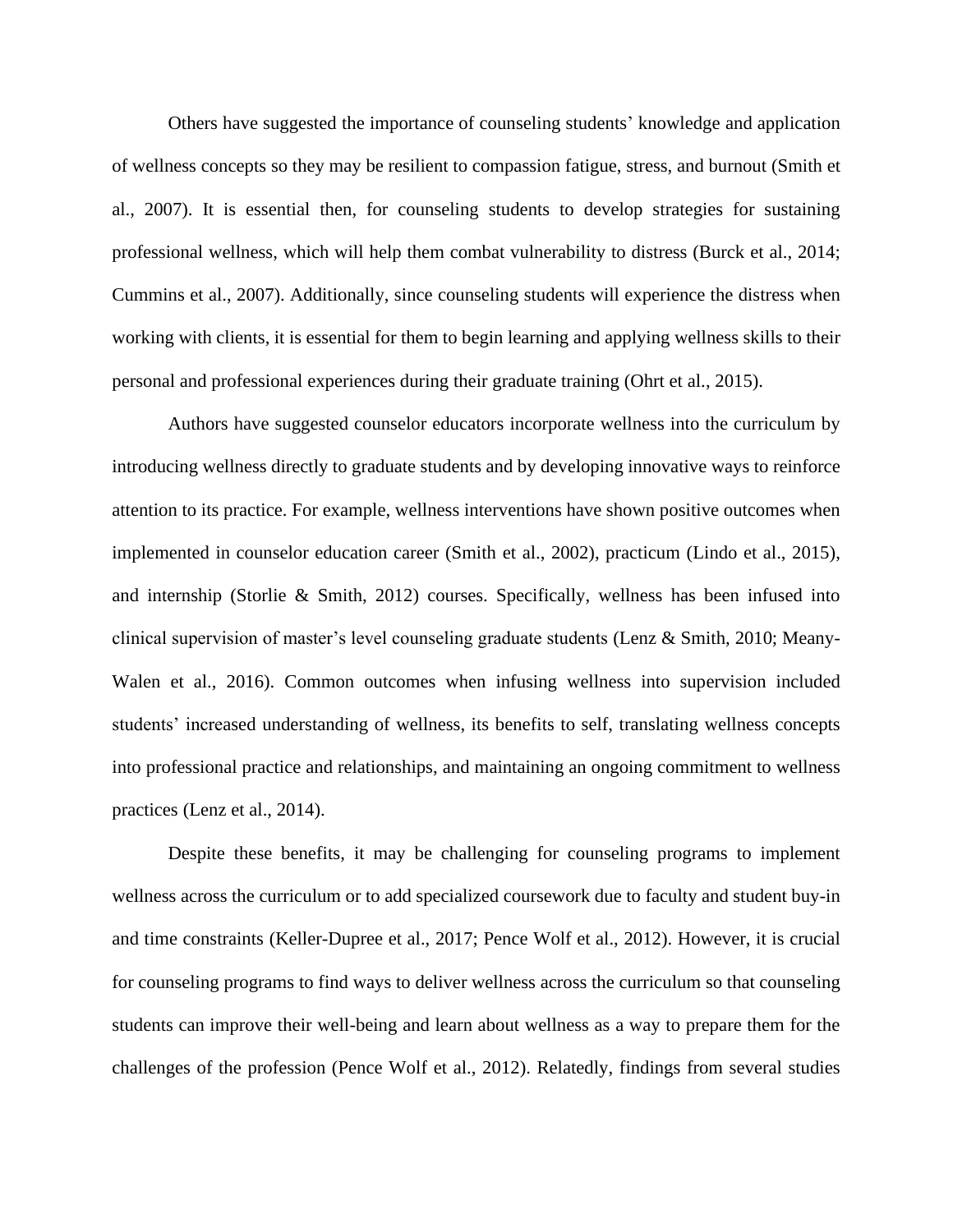supported the use of abbreviated or co-curricular learning experiences (i.e., learning experiences occurring outside of, but complementary to, the standard counseling curriculum) to help counseling students learn about wellness (Burck et al., 2014; Keller-Dupree et al., 2017; Pence Wolf et al., 2012; Pence Wolf et al., 2014). These authors concurrently acknowledged that more research is needed on how to infuse wellness into counselor training. As Burck et al. (2014) aptly suggested about wellness practices, "There is always room for growth" (p. 47). Accordingly, the intent of our study was to expand these findings by studying counseling students' experiences of learning about wellness guided by the Indivisible Self (Myers & Sweeney, 2004), during their participation in co-curricular experiential activities throughout an academic year.

## **The Indivisible Self**

Myers and Sweeney (2004) developed the Indivisible Self, an evidence-based model, to provide cohesive meaning to wellness in the counseling field. Hattie, Myers, and Sweeney (2004) validated the model via a large database of studies. The Indivisible Self by Myers and Sweeney (2004) contained one higher-order wellness factor, five second-order factors (i.e., Essential, Creative, Coping, Social, and Physical Selves) with 17 elements, and contextual variables. Specifically, the Essential Self included four elements: spirituality, self-care, gender identity, and cultural identity. The Creative Self included five elements: thinking emotions, control, positive humor, and work. The Coping Self encompassed realistic beliefs, stress management, self-worth, and leisure. The Social Self is comprised of friendship and love. The Physical Self is comprised of exercise and nutrition. The Indivisible Self can be used as a foundation for counseling graduate students to provide strengths-based and theoretically grounded counseling interventions (Myers & Sweeney, 2004).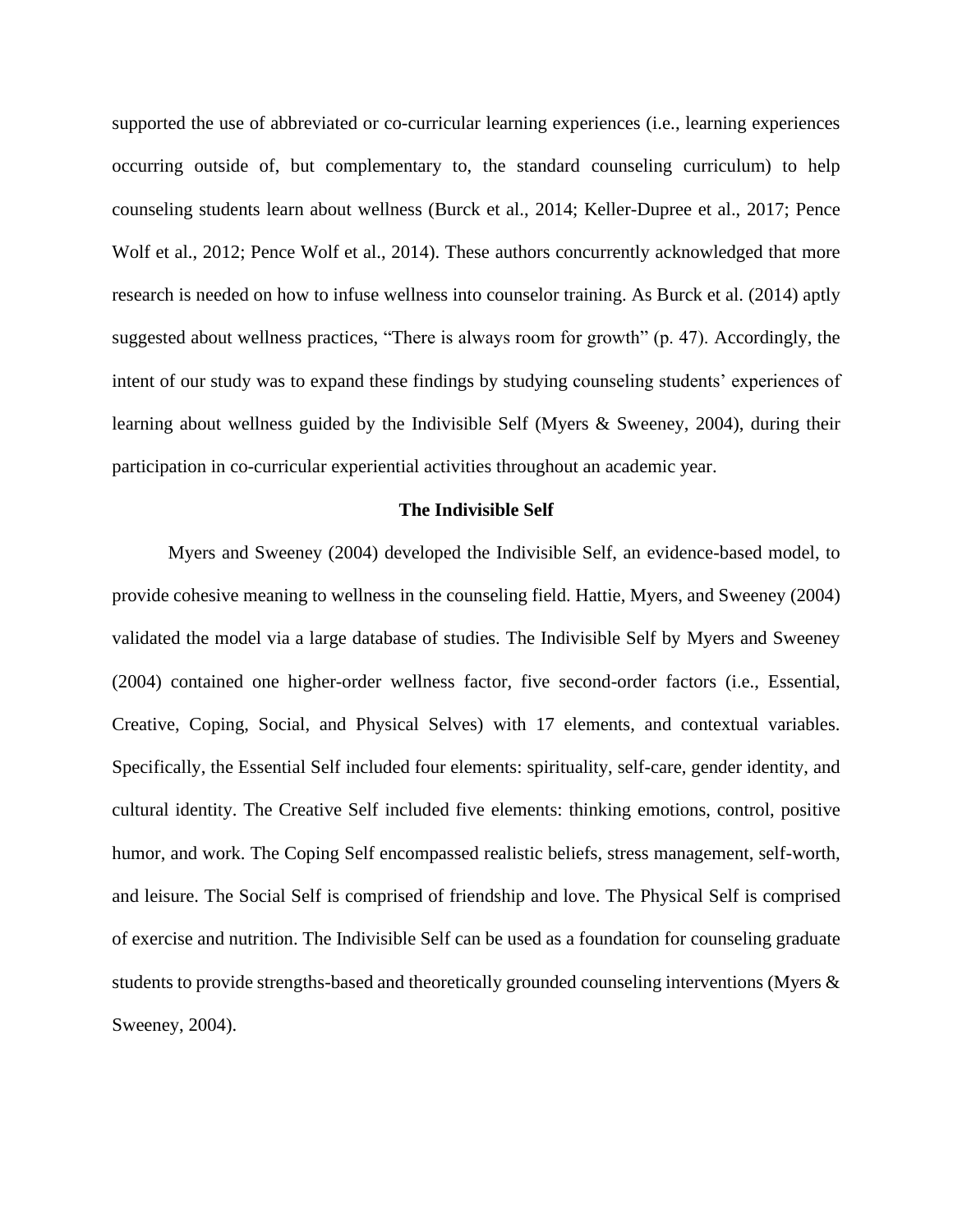The Indivisible Self (Myers & Sweeney, 2004) has received more attention as a theoretical model for incorporating wellness practices into counseling, as early as during graduate training (i.e., Barden et al., 2015; Pence Wolf et al., 2012; Pence Wolf et al, 2014). Specifically, Pence Wolf et al. (2014) incorporated a wellness program focusing on introducing self-care activities based upon the Indivisible Self to graduate students over the course of a semester. Participants reported increased understanding and practices of wellness. In another study conducted by Thompson et al. (2018), yoga was incorporated at various times with graduate students, which led to a statistically significant increase in the social aspects of the Individual Self for participants when compared to those who did not participate in yoga. Lastly, Ohrt et al. (2015) implemented a wellness intervention over one semester to half of the counseling students who were in their practicum and internship courses. No significant differences in their wellness scores were found between the students who received the wellness interventions compared to the students who did not receive the wellness interventions. However, all students showed increased emotional exhaustion scores in the one semester of clinical practice. As a result of this finding, Ohrt et al. (2015) discussed the importance of infusing self-care to students over a longer period of time to benefit from the practices. This finding is important in considering learning about wellness and related practices as an ongoing process.

#### **Purpose of the Study**

Wellness activities, especially those guided by a theoretical framework such as the Indivisible Self, have been used by researchers as a framework to guide implementing wellness activities within a group setting (Pence Wolf, et al., 2014). Other researchers examined the impact of wellness activities on various aspects of counseling students' well-being over the course of a semester (Ohrt et al., 2015; Pence Wolf et al., 2014) and specific activities (i.e., yoga) at various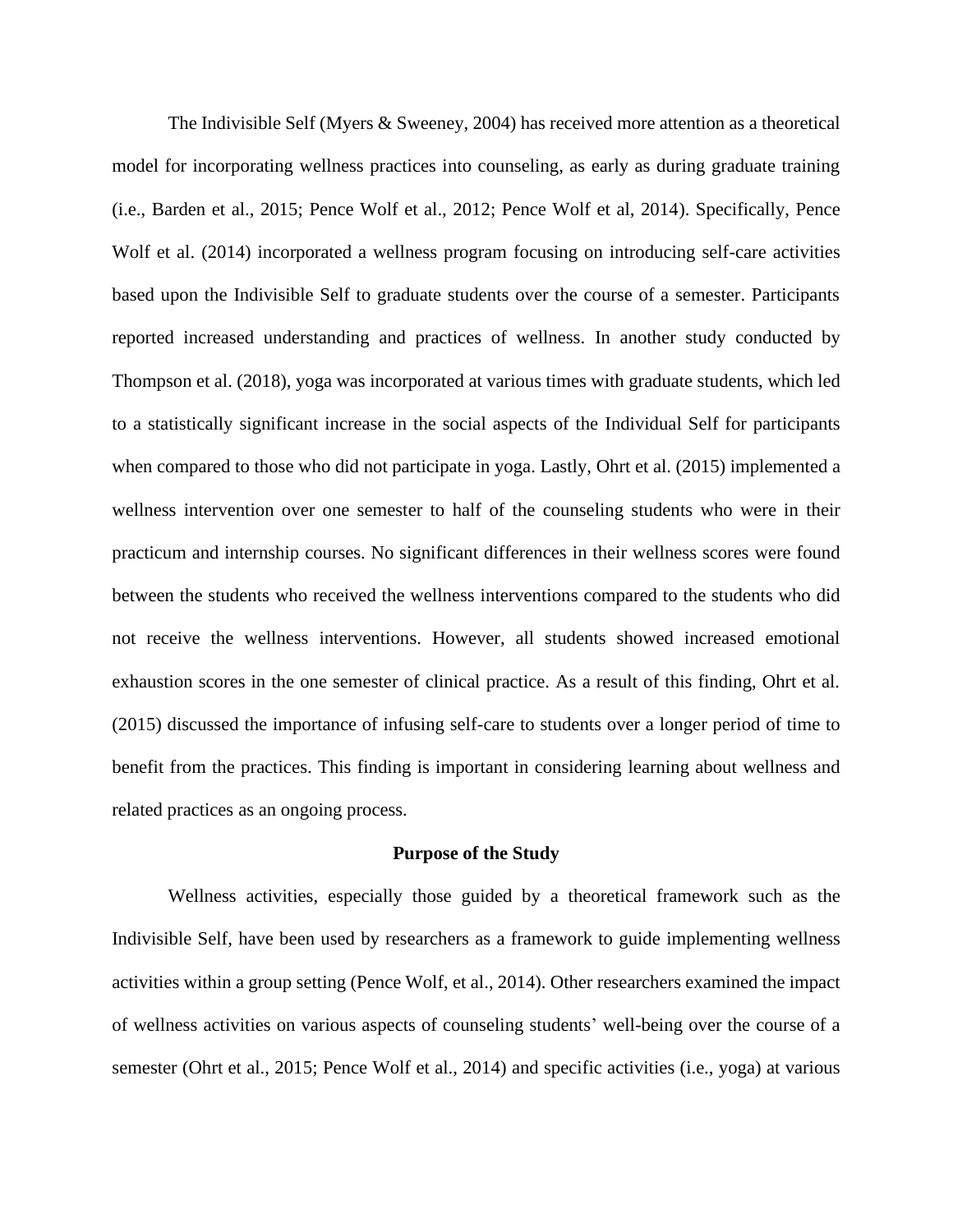times (Thompson et al., 2018). To expand the work of the aforementioned researchers, the purpose of our study was to understand students' learning experiences related to their participation in a series of wellness activities implemented in a co-curricular group setting during one academic year, all of which were guided by the Indivisible Self (Myers & Sweeney, 2004). We believed exploring students lived learning experiences about wellness would be useful to both graduate counseling students and counselor education and supervision programs because wellness is a central concept within the profession. Accordingly, to explore the merits of wellness engagement, the authors conducted a phenomenological qualitative study guided by the following research question: What are counseling students' lived experiences of learning about wellness, as guided by the Indivisible Self, when participating in co-curricular group wellness activities?

## **Method**

A pragmatic paradigm (Morgan, 2014) guided the phenomenological qualitative study. The authors interpreted the data through a pragmatic lens, which focused on specific and applied issues being studied (Patton, 2015). In the present study, this refers to counselor education students' lived experiences of learning about wellness during wellness-focused experiential activities. The authors used a transcendental approach to phenomenology (Moustakas, 1994), which guided the research to favor participants' descriptions, versus researchers' interpretations, of lived experiences. In the following transcendental phenomenological paradigm, the authors began by first identifying, and then setting aside biases (i.e., bracketing) about the phenomenon of inquiry (Creswell, 2013), the content of which was revisited throughout data collection and analysis to minimize the influence of (i.e., researcher) bias.

We believed that gathering participants' views on their learning experiences about wellness while they participated in wellness activities would increase the intentionality, quality, and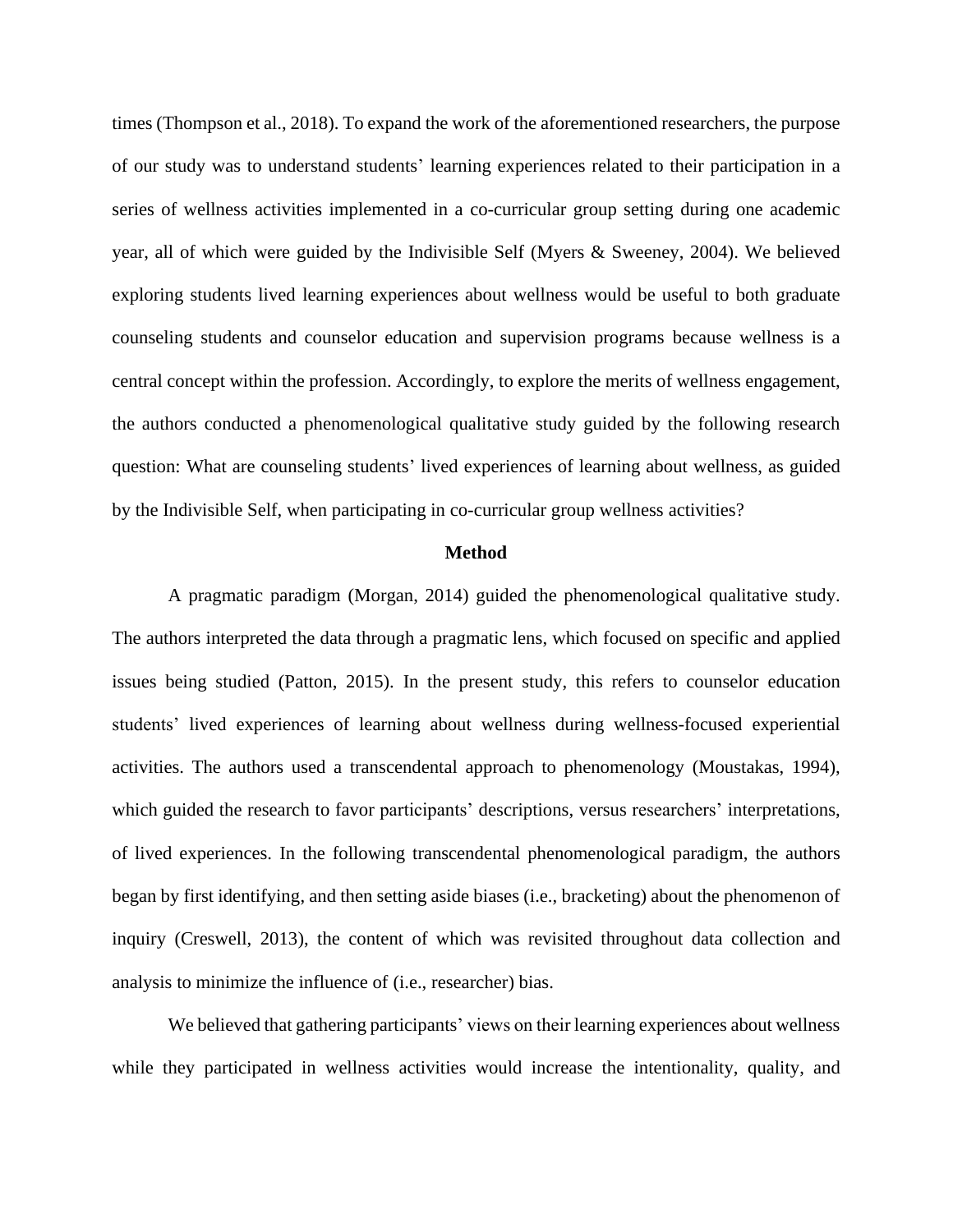pragmatic value of the data (Morgan, 2014), versus simply asking participants to report prior learning experiences (Patton, 2015). Thus, the authors used a qualitative approach to capture the lived experiences of counseling students who had experience with the phenomenon of inquiry.

# **Participants**

Participants were purposefully sampled (Patton, 2015) from a Midwest University's counselor education program accredited by the Council for Accreditation of Counseling and Related Educational Programs (CACREP). Recruitment emails and e-brochures were disseminated to all counseling students though the program's listserv, of which 25 counseling students responded. Of the 25 counseling students who expressed initial interest, eleven  $(N = 11)$ met inclusion criteria and were included as participants for the study. Inclusion criteria included (a) current enrollment in the counselor education program, (b) an expressed desire to learn about incorporating wellness into personal and professional practice, (c) agreement to be observed, complete questionnaires, and participant in interviews, and (d) agreement to participate in all of the co-curricular wellness activities offered during the academic year. Participants' ages ranged from 23 to 58 years old ( $M = 34$ ;  $SD = 5$ ). The sample included nine females and two males; eight participants identified as White, one as African American, one as Latinx, and one as multiracial. All participants were attending graduate school full-time; three were on the school counseling track; eight were on the clinical mental health counseling track. Finally, five of the 11 participants were in the internship phase of their program.

## **Setting and Activities**

To guide construction and implementation, 13 wellness activities were selected by the first author and linked to one of the five second-order factors contained in the Indivisible Self (Myers & Sweeney, 2004). Brief descriptions of the activities are described in Table 1. All of the wellness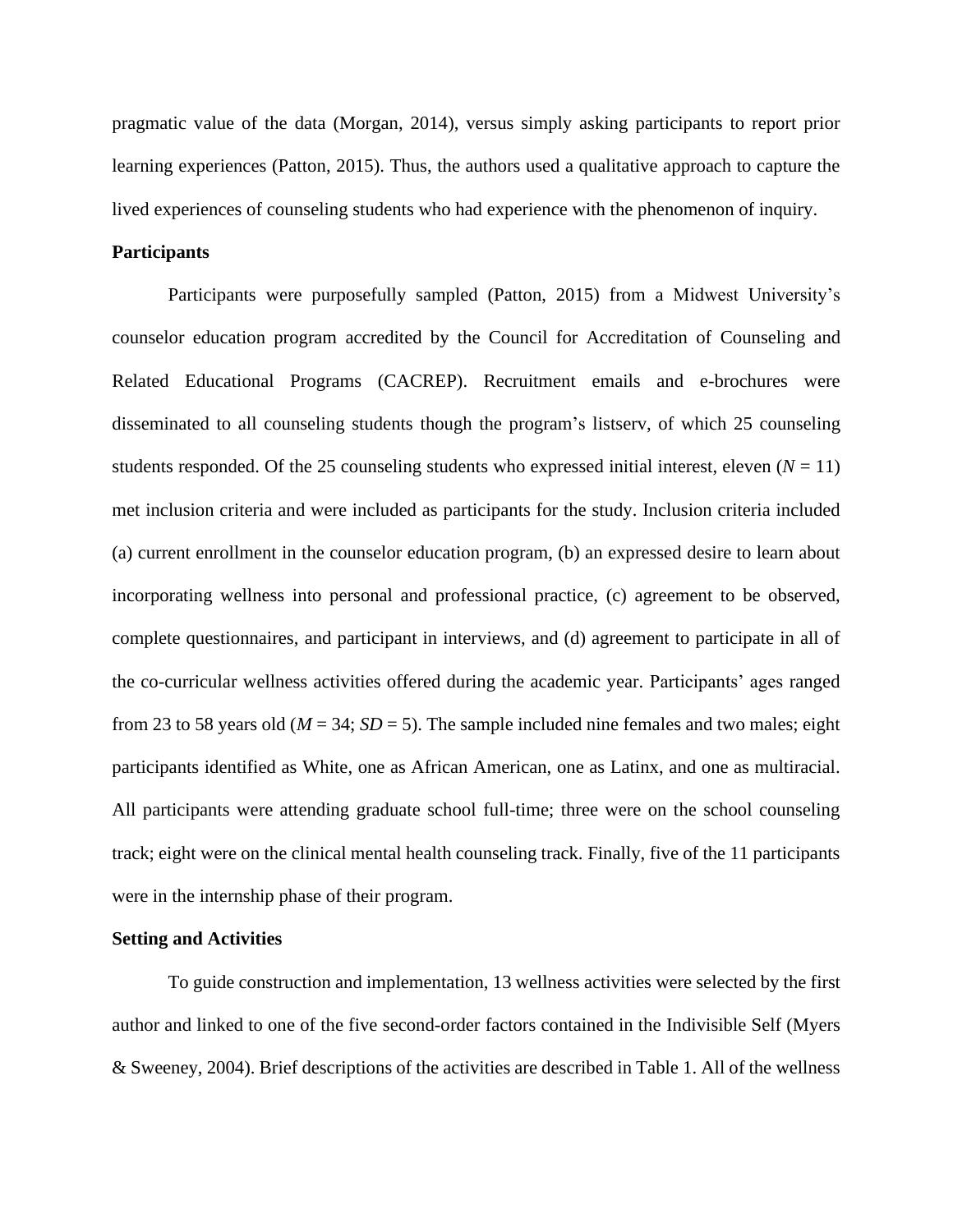activities were structured and led by the first author and each activity was implemented within a group setting on campus during one academic year. For each of the group sessions, participants engaged in one of the 13 wellness activities. Before the start of each wellness activity, the first author distributed materials, provided an explanation of the activity, and described how the activity related to one of the five factors in the model. Next, the first author facilitated the starting and stopping of the activity. Each of the wellness activities were implemented within a group session that lasted 30-60 minutes, which included a debriefing discussion led by the first author and participants completing a semi-structured questionnaire. The second author observed all activities, but did not participate, interfere, or ask questions while students were engaged in the process (i.e., functioned as a non-participant observer; Patton, 2015).

## **Data Collection**

After receiving permission from the University's Institutional Review Board and in accordance to research standards of the profession (i.e., American Counseling Association, 2014), the first author obtained consent and demographic information from participants prior to their engagement in the wellness activities. Counseling graduate students were able to engage in the wellness activities if they chose not to provide data or discontinued the study at any time. However, none of the 11 participants dropped out of the study.

Focus groups and semi-structured questionnaires were used to obtain participants' experiences of learning about wellness during the experiential activities. The authors chose focus group interviews to capitalize on the interactions among participants, especially when gathering perspectives on learning that occurred in a group setting (Creswell, 2013). Additionally, the focus groups prompted further learning as participants generated new knowledge, and as a result, further enhanced the quality of the data (Patton, 2015). Therefore, two focus groups were conducted by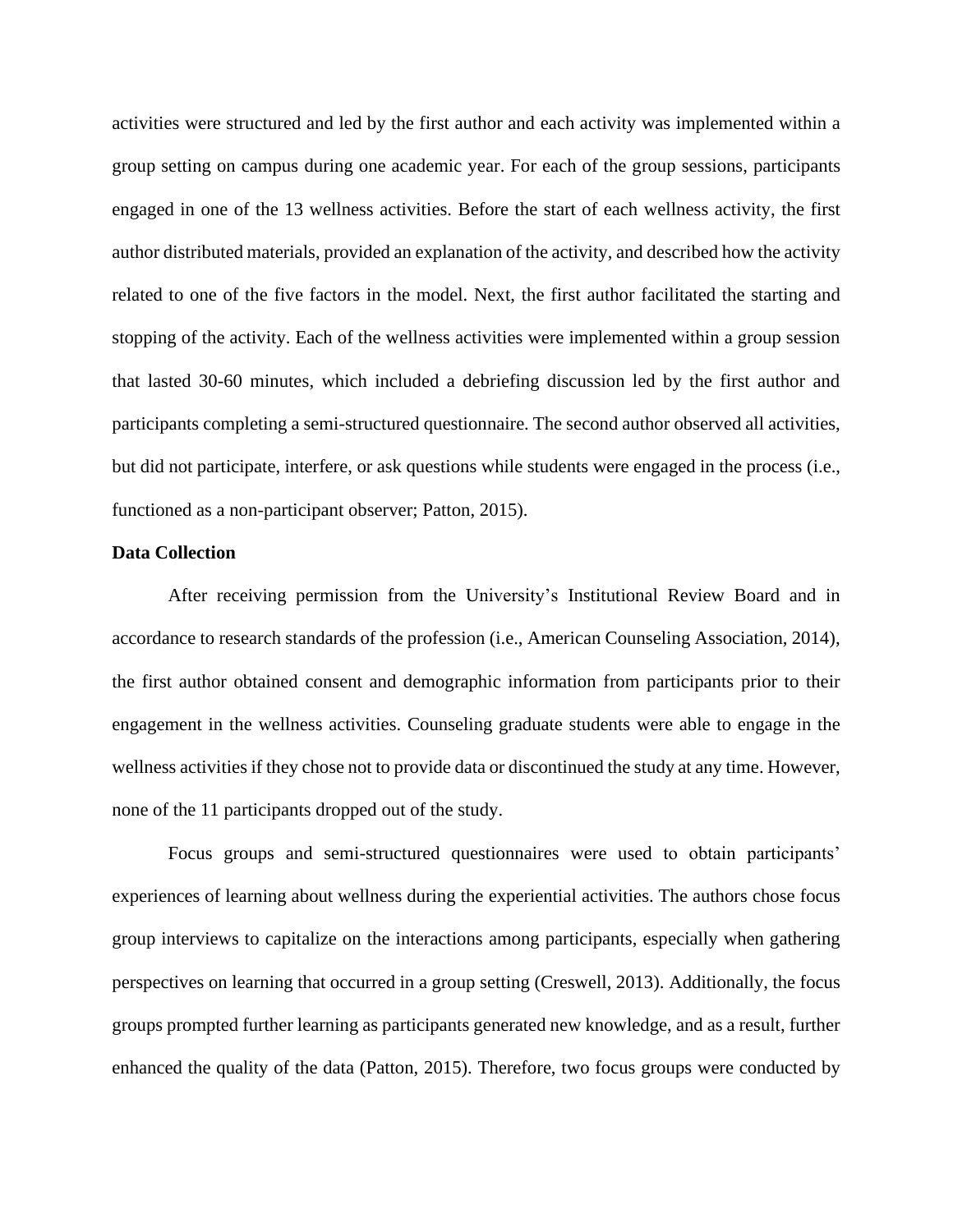the second author; one mid-year, and one at the end of the academic year, after participants had completed all of the wellness activities. Each focus group lasted about one and a half hours. In the focus groups, participants expanded their responses to the four questions in the semi-structured questionnaire listed below, provided overall impressions, and specific examples of how their participation in the experiential group activities affected their learning about the construct of wellness. Each focus group provided opportunities for all participants to respond to the four questions and continued until all participants had no new information to contribute to the discussion (i.e., data saturation; Creswell, 2013).

In addition to focus groups, the first author obtained de-identified semi-structured questionnaires from each of the  $(N = 11)$  participants after each of the experiential wellness activities. This was done to obtain individual perspectives, provide participants with anonymity, and give participants opportunities to describe their experiences; in particular, for those who were less likely to speak up in the focus groups (Patton, 2015). The semi-structured questionnaire contained the primary research question (1) and three sub questions  $(2 - 4)$  as follows:

1. Describe your overall experience of learning about wellness during the experiential activities.

2. Describe how the experiential activities contributed to your understanding of wellness.

3. Describe what you learned about your wellness strengths and challenges.

4. Describe any other reflections or thoughts about the experience.

The two focus group interviews were recorded and transcribed by the second author. Verbatim transcripts along with and semi-structured questionnaires were used for data analysis. All data were securely stored in a locked file cabinet in the first author's office.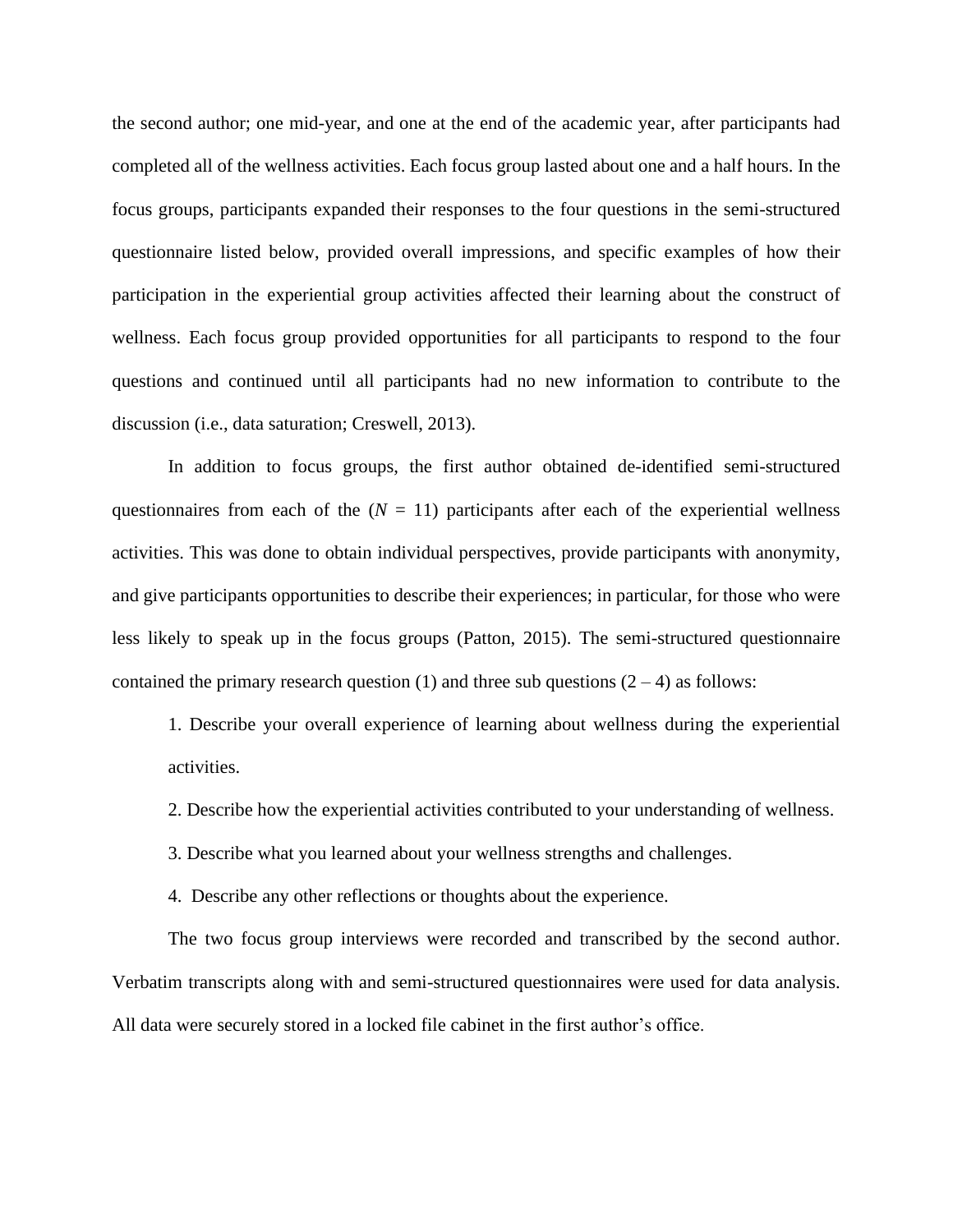# **Table 1**

| Indivisible Self<br>Second-Order<br>Factor | <b>Wellness Activity Brief</b><br>Description                                                                                                                                                                           | <b>Supporting Reference</b>                                                                                                                                                                                                                                                            |
|--------------------------------------------|-------------------------------------------------------------------------------------------------------------------------------------------------------------------------------------------------------------------------|----------------------------------------------------------------------------------------------------------------------------------------------------------------------------------------------------------------------------------------------------------------------------------------|
| <b>Essential Self</b>                      | Engaged in filling your<br>1.<br>bucket activities<br>Constructed self-mantras<br>2.                                                                                                                                    | Young, M. E., & Hutchinson, T. S.<br>(2012). The rediscovery of gratitude:<br>Implications for counseling practice.<br>Journal of Humanistic Counseling,<br>$51(1)$ , 99-113.<br>https://doi.org/10.1002/j.2161-<br>1939.2012.000080.x                                                 |
| <b>Creative Self</b>                       | Engaged in tactile (putty)<br>1.<br>calming activities<br>Completed mindful minute<br>2.<br>activities<br>Constructed glitter calming<br>3.<br>jars                                                                     | Margolin, I., Pierce, J., & Wiley, A.<br>(2011). Wellness through a creative<br>lens: Mediation and visualization.<br>Journal of Religion & Spirituality in<br>Social Work: Social Thought, 30(3),<br>234-252.<br>https://doi.org/10.1080/15426432.201<br>1.587385                     |
| Coping Self                                | Engaged in aromatherapy<br>1.<br>for stress relief<br>2. Constructed self-esteem<br>rocks<br>Engaged in imagery<br>3.<br>calming activities                                                                             | Redstone, L. (2015). Mindfulness<br>meditation and aromatherapy to reduce<br>stress and anxiety. Archives of<br>Psychiatric Nursing, 29(3), 192-193.<br>https://doi.org/10.1016/j.apnu.2015.03<br>.001                                                                                 |
| <b>Social Self</b>                         | Strengthened healthy<br>1.<br>personal relationships<br>2. Shared gratitude and social<br>connections with other<br>professionals<br>Engaged in responsible<br>3.<br>social media usage for<br>counseling professionals | Lanham, M. E., Rye, M. S., Rimsky, L.<br>S., & Weill, S. R. (2012). How gratitude<br>relates to burnout and job satisfaction in<br>mental health professionals. Journal of<br>Mental Health Counseling, 34(4), 341-<br>354.<br>https://doi.org/10.17744/mehc.34.4.w3<br>5g80w11kgpgn26 |
| <b>Physical Self</b>                       | 1. Engaged in a commitment<br>to healthy eating<br>Engaged in yoga for self-<br>2.<br>care practices                                                                                                                    | Dixon, W. A., Mauzey, E. D., & Hall,<br>C. R. (2003). Physical activity and<br>exercise: Implications for counselors.<br>Journal of Counseling & Development,<br>81(4), 502-505.<br>https://doi.org/10.1002/j.1556-<br>6678.2003.tb00278.x                                             |

*Indivisible Self Experiential Wellness Activities*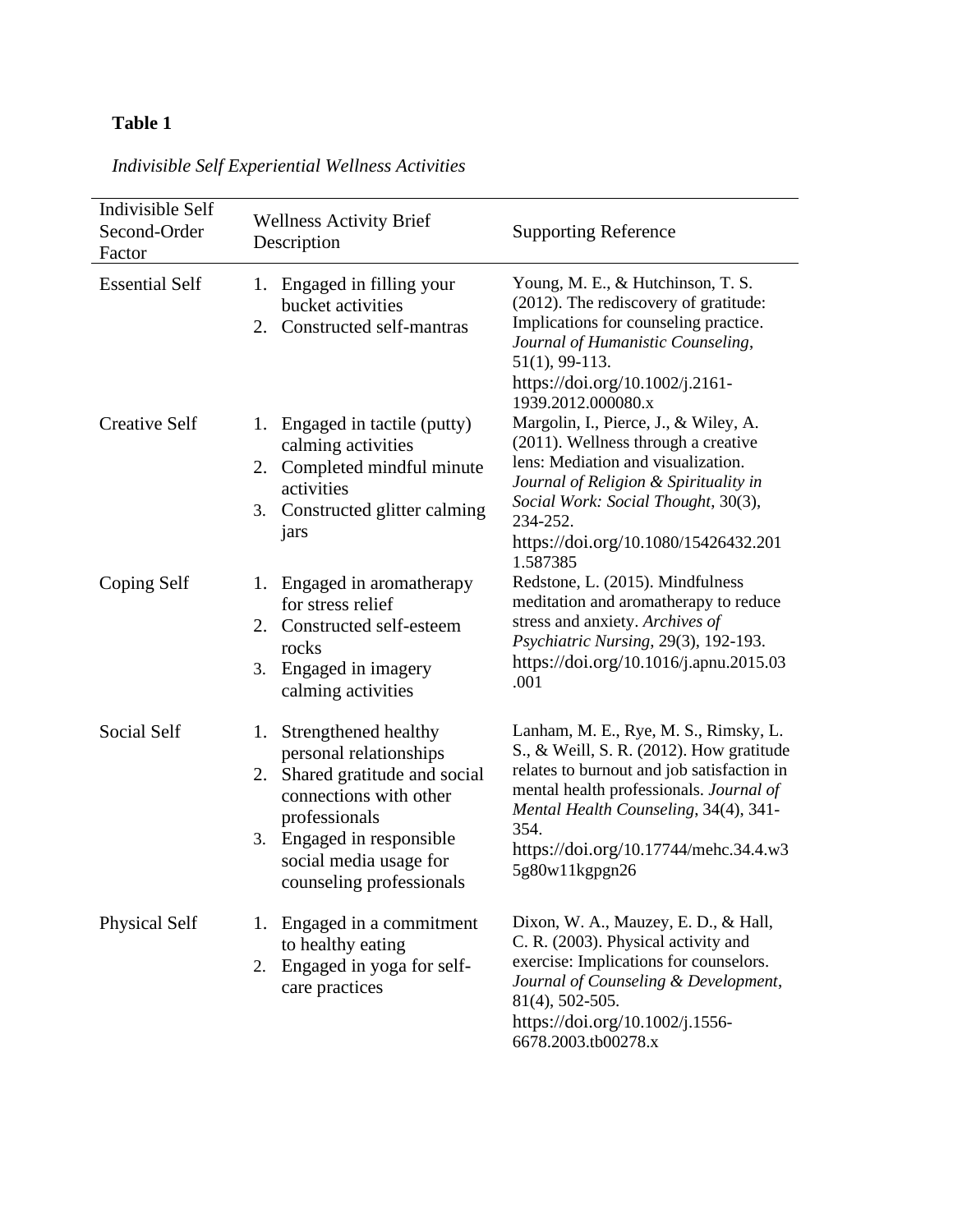# **Data Analysis**

Phenomenological data analysis steps were used for this study in accordance with Moustakas (1994). Data analysis began with the second author carefully reviewing focus group transcripts and semi-structured questionnaires. The data was checked for accuracy, clarity and relevance to the research question. All significant statements (i.e., verbatim quotes, sentences, or phrases) aligning with the research questions were highlighted in the data, which was done for each participant (Creswell, 2013). Moustakas (1994) called this process horizontalization, meaning each significant statement that is selected is considered initially relevant to participants' experiences of the phenomenon. Simultaneously, redundant, irrelevant, and fragmented statements not related to the research question were eliminated prior to the next step of data analysis. Next, the second author identified significant statements that shared meaning (i.e., meaning units) and clustered those meaning units into groups (Moustakas, 1994). Meaning units were then collated by the first author for each participant and used as the basis to develop the textural (i.e., what is the phenomenon for each participant) and structural (i.e., in what context or how does the phenomenon unfold for participants) descriptions of the phenomenon. Then, the second author aggregated shared textural and structural meaning across participants based on similarities in textural and structural aspects of experience, the final description of which Moustakas (1994) called the essence of the phenomenon. Thus, the results of this study were organized into three themes containing collective textural and structural descriptions of the phenomenon and containing participants' verbatim quotes to better contextualize the findings.

# **Trustworthiness**

Three strategies were employed to increase the trustworthiness of the study: (1) bracketing and monitoring researcher biases throughout the study, (2) using multiple data sources (focus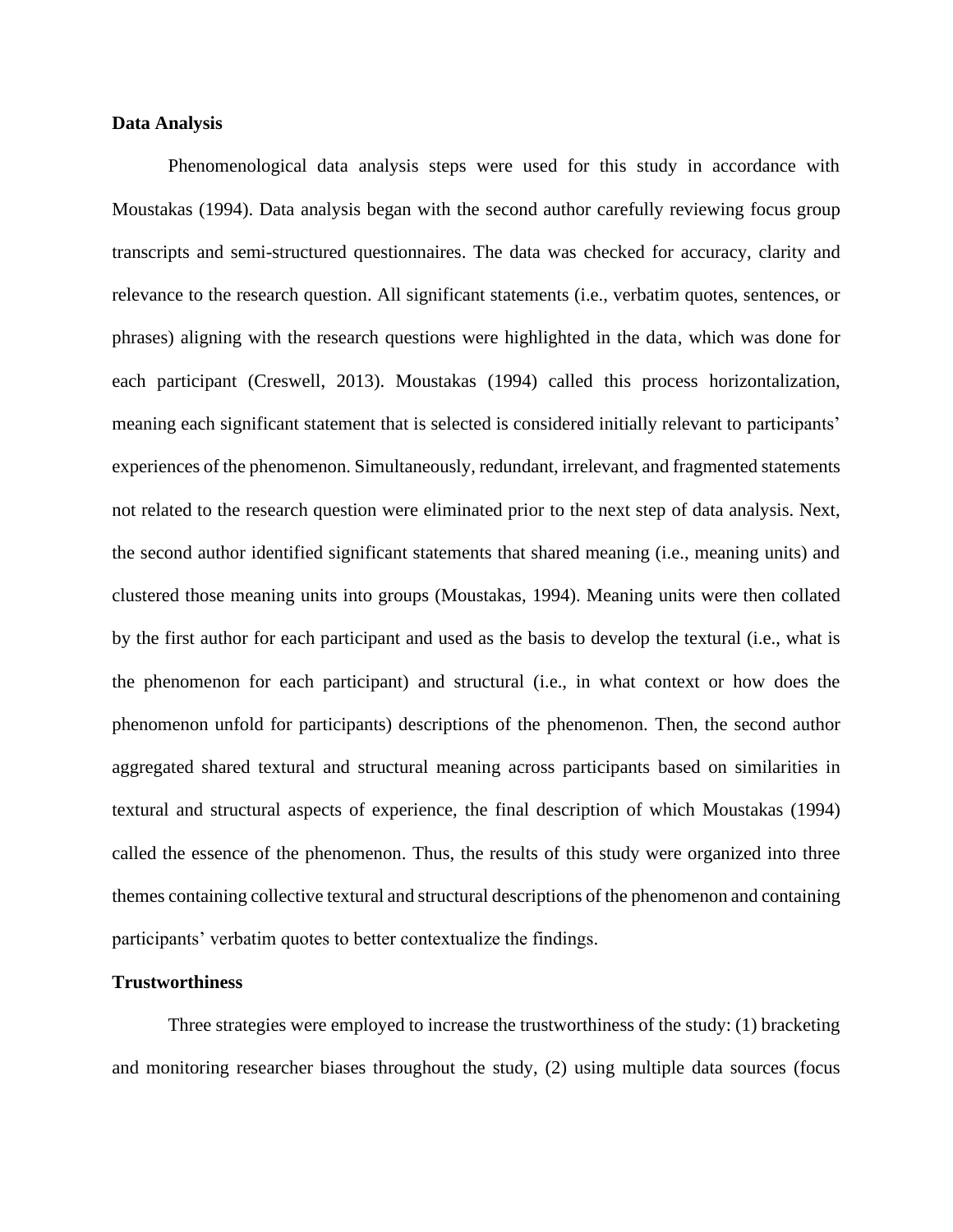groups and semi-structured questionnaire responses), and (3) conducting two member checks with participants during data analysis. As the first and second authors bracketed their beliefs related to the study, it was conjectured that using co-curricular group activities to facilitate students' learning about wellness helped students increase their knowledge of wellness concepts grounded in research, removed the pressure of performing for a grade or points as expected in a typical course, and helped students develop wellness skills for personal and professional applications. Additionally, the authors did not want students to feel obligated to report socially desirable learning experiences based on receiving a grade, thus they utilized a co-curricular setting. Data from focus group interview transcripts, participants' semi-structured questionnaires, and the second author's observation notes were triangulated to support the presence of common experiences within and across participants. Themes needed to be present in at least two sources to be selected as an invariant experience at the individual and collective levels during data analysis. Finally, member checks were conducted with participants to increase data trustworthiness. The authors reviewed textural and structural descriptions with participants to assure that they reflected accurate summaries of their collective experiences, including a member check with participants about the relevance of the final set of themes. The second author shared the final themes with participants for verification before completing the final written description of their lived experiences.

#### **Results**

Participants' collective experiences of learning about wellness were organized into three themes: (1) *Wellness Considerations*, (2) *Wellness Connections*, and (3) *Wellness Applications.* The three themes are described below. Verbatim texts supporting affirmative and null experiences were included to appropriately contextualize the data (Creswell, 2013).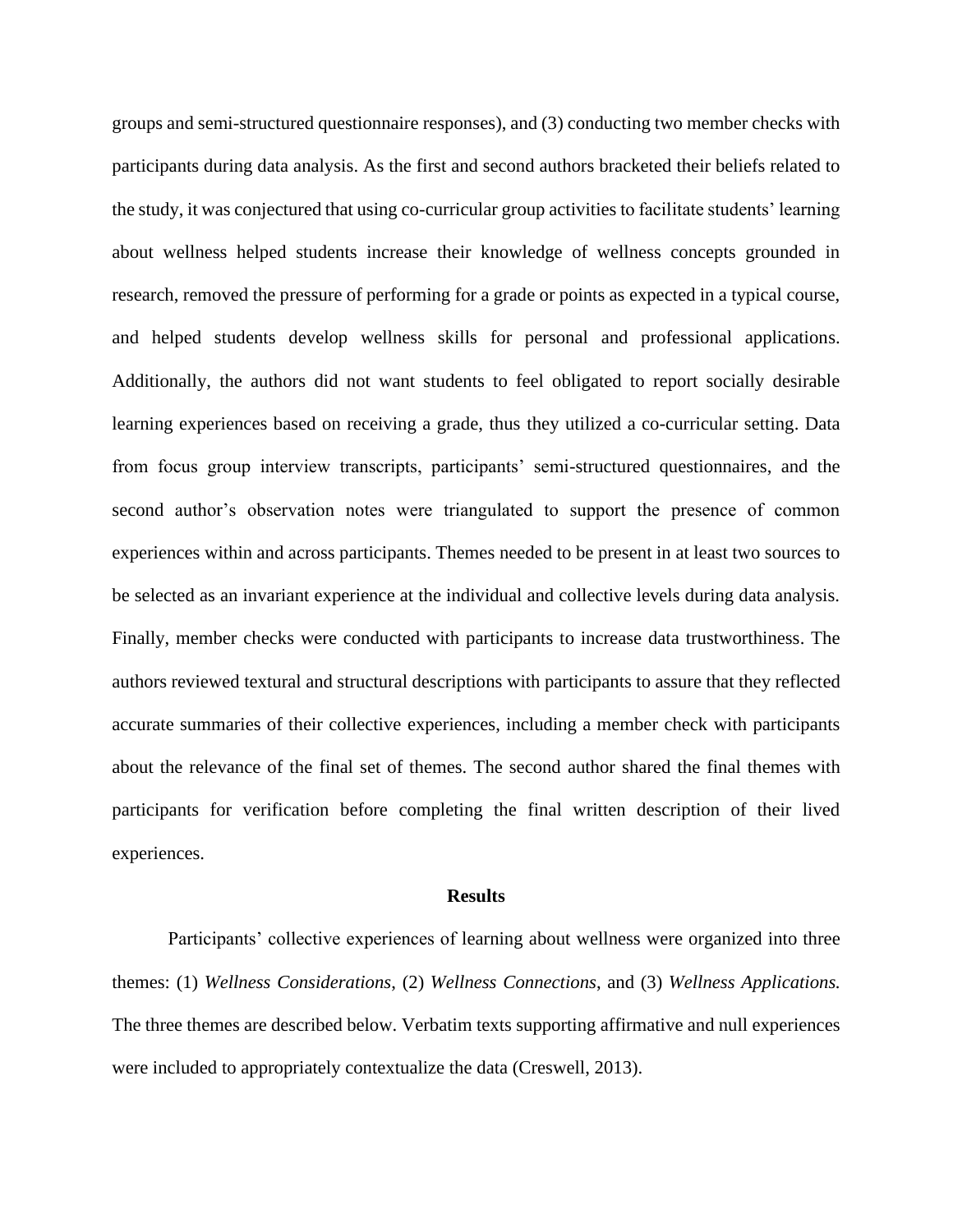# **Wellness Considerations**

All participants  $(N = 11)$  identified that partaking in the co-curricular wellness activities provided an immediate sense of relief from daily stressors. In fact, the activities aptly described by one participant, allowed students to better "consider and understand their sources of stress...identify their triggers," and identify "what to do with those triggers." Immediate effects of wellness activities were also described as helping students "find ways to consider how to release stress and get my mind off classes," allowing students "to reflect on current stressors and let them go," and in general, just getting a "break from a busy day." Overall, participants reported that directly engaging in the activities, versus simply a having group discussion of wellness, deepened their understanding of wellness concepts and also generated helpful examples of wellnessinformed coping strategies that can be "repeated on our own time." Resulting coping strategies were acknowledged by participants as helpful for developing a sustainable practice of using wellness concepts in their daily lives, particularly to assist them with navigating the demands of graduate school.

In some cases, engaging in wellness activities were challenging for students, making them initially "feel a little anxious and unrested." However, all participants eventually recognized that with continued practice the wellness activities would get easier to implement over time. Still, one participant noted having a "hard time," which caused "more stress than needed" due to the technical requirements of the activity (e.g., filling a balloon with sand to create stress balls during one wellness activity) until she realized she could implement the activity in her own way versus the way of her peers: "I've learned how these skills (activities) can be tailored to fit me as a person ...for my unique situation."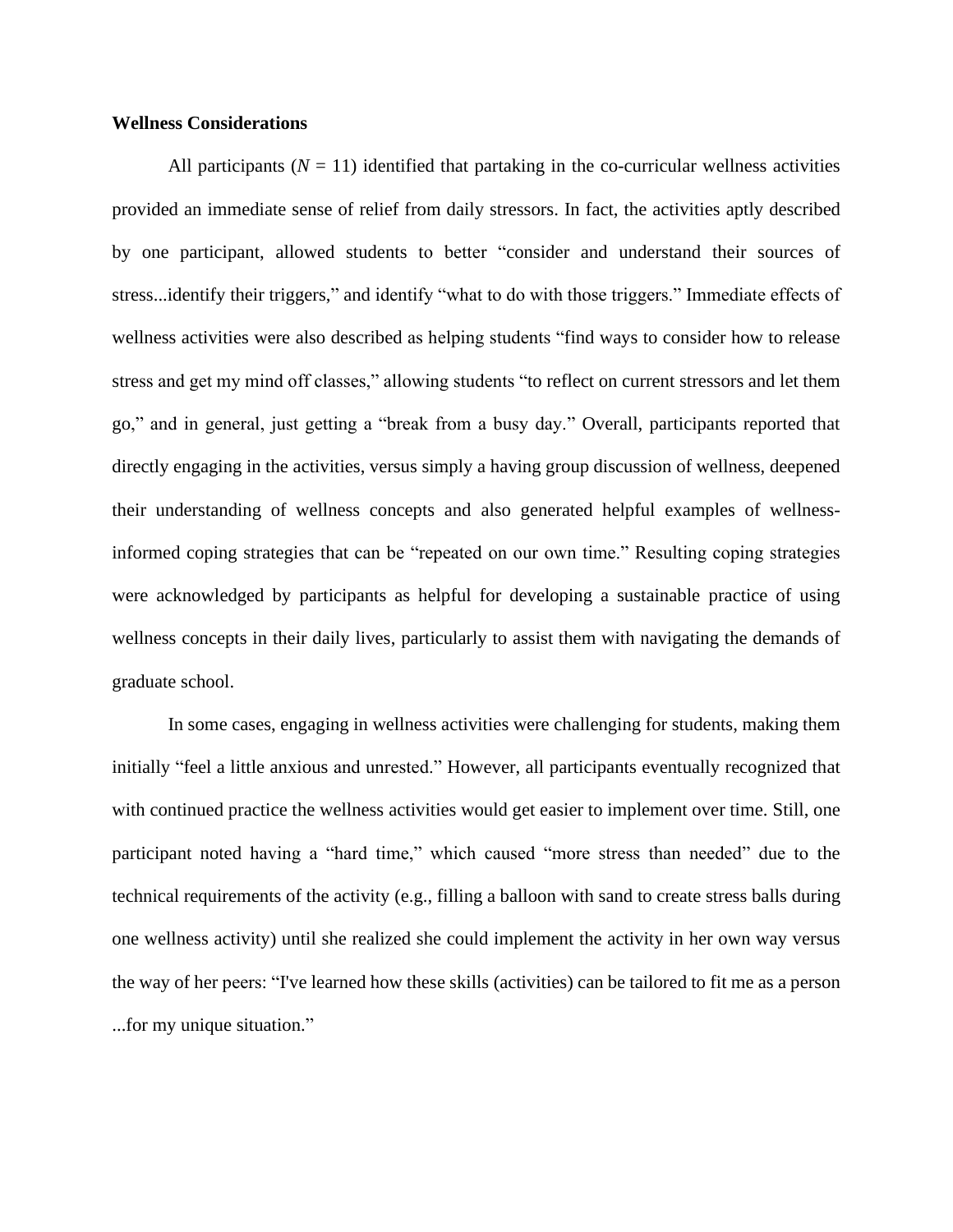In addition to providing immediate stress relief, wellness activities were perceived as fun by all participants. Learning and implementing wellness activities was "a struggle, but an enjoyable process." Participants' overall sentiment was that the resulting enjoyment from partaking in the activities were fun and helped them "enjoy the rest of the day." One participant captured this experience best: "The wellness activities allowed a sense of playfulness to come out. It sparked conversation, which helped me realize how wellness is not some removed idea from my daily life." Overall, participants collectively agreed that the enjoyment of participating in the wellness activities could be useful for peers-to-peer interactions, which were commonly reported as a way to "cope with the stress" of being in a graduate program. Although the relief and fun experienced was at the individual level, it was also evident in participants' accounts of their learning that wellness was not a solitary process, in fact, the group setting was viewed by participants as helpful for facilitating the experiences.

## **Wellness Connections**

As all participants engaged in the experiential wellness activities, they identified benefits from peer interactions and the social process of engaging in activities as a group. Specifically, it was the process of "getting together with other graduate students," combined with partaking in the wellness activities that "felt good." Because of interacting with others before, during, and after partaking in the wellness activities, participants reported seeing the "similarities and differences" among peers' understanding of the wellness activities. This notion was further illustrated by one participant: "Sharing the different interpretations of the activities in the moment with each other was the best part, actually. Seeing how we may be different from hearing the same thing." Essentially, participants noted they received immediate feedback from each other, which better helped them to recognize variations in how wellness concepts were interpreted by others and how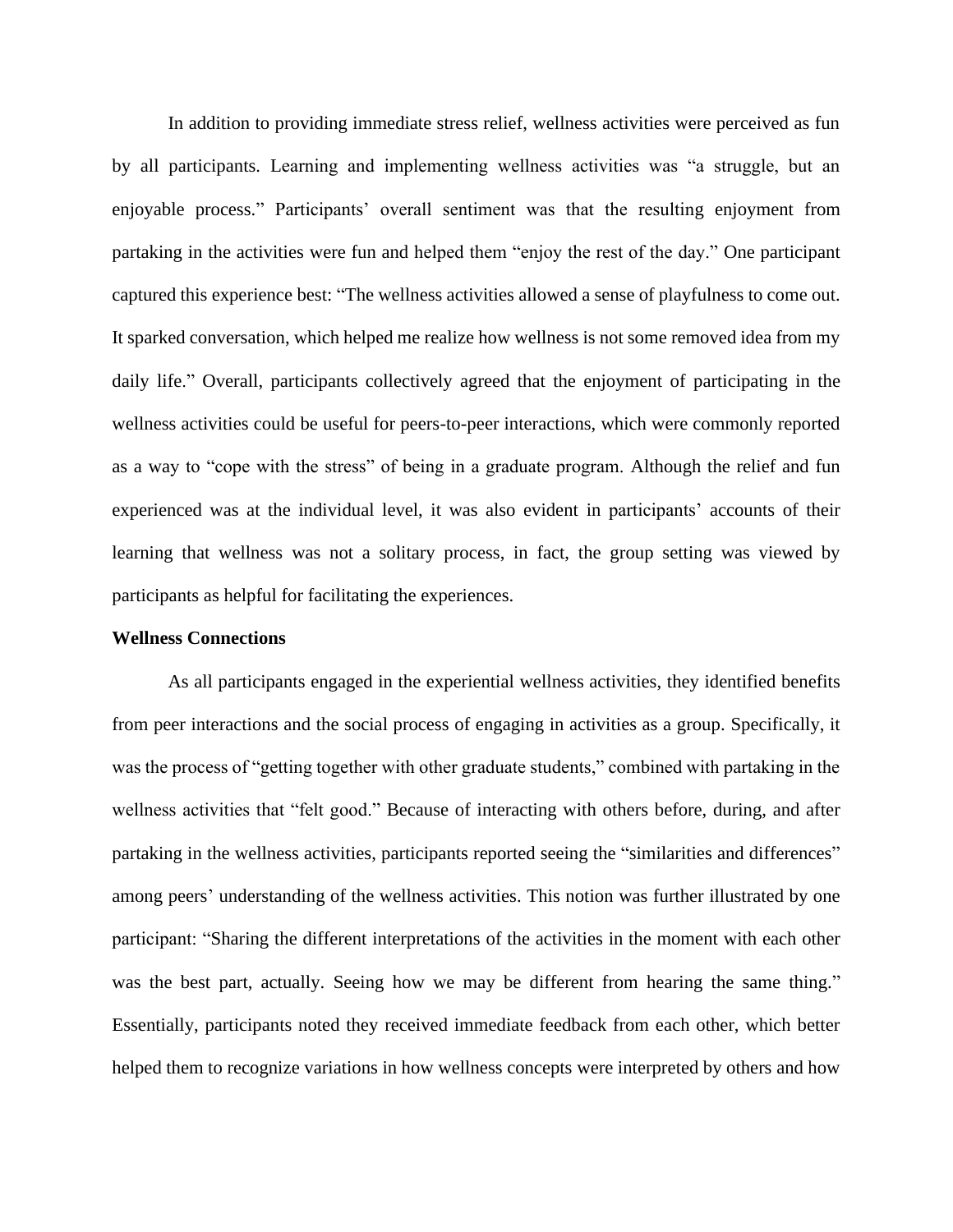they were applied to practice. Immediate feedback provided opportunities for learning about others' perspectives on wellness, which helped participants to "be more reflective," get new ideas," and "validate" their own knowledge about the concept. Participants noted that group discussions also included how they used the wellness activities "in daily life," and how they better understood the "sources of stress" as a result of participation in the activity *and* the subsequent group discussion.

All participants observed it was difficult to make time to practice wellness strategies, a challenge that lessened through group participation. One participant explained that "built in time for these (wellness) practices outside of class has been extremely helpful." The participant went on to explain that the activities helped "me realize how necessary and simple these practices can really be." Wellness activities implemented during co-curricular events was seen by participants as an opportunity to "connect with one another and build a more solid group cohesion" among members. Participants reported that although wellness activities were "self-directed," the group experience was validating and reinforced their learning experience. Finally, in addition to being immediately helpful, wellness activities were viewed by participants as helpful for future self-care and professional endeavors.

## **Wellness Applications**

All participants recognized the potential application of wellness activities for personal selfcare. One participant illustrated that "I can take something away from each activity," and like many of her peers "learn how these skills can be tailored" to fit a person's self-care needs. Participants remarked that in addition to learning coping strategies, the wellness activities sparked an interest for them to "seek wellness information and pursue implementation" of related self-care activities outside of regular classes. Participants further noted wellness activities provided information and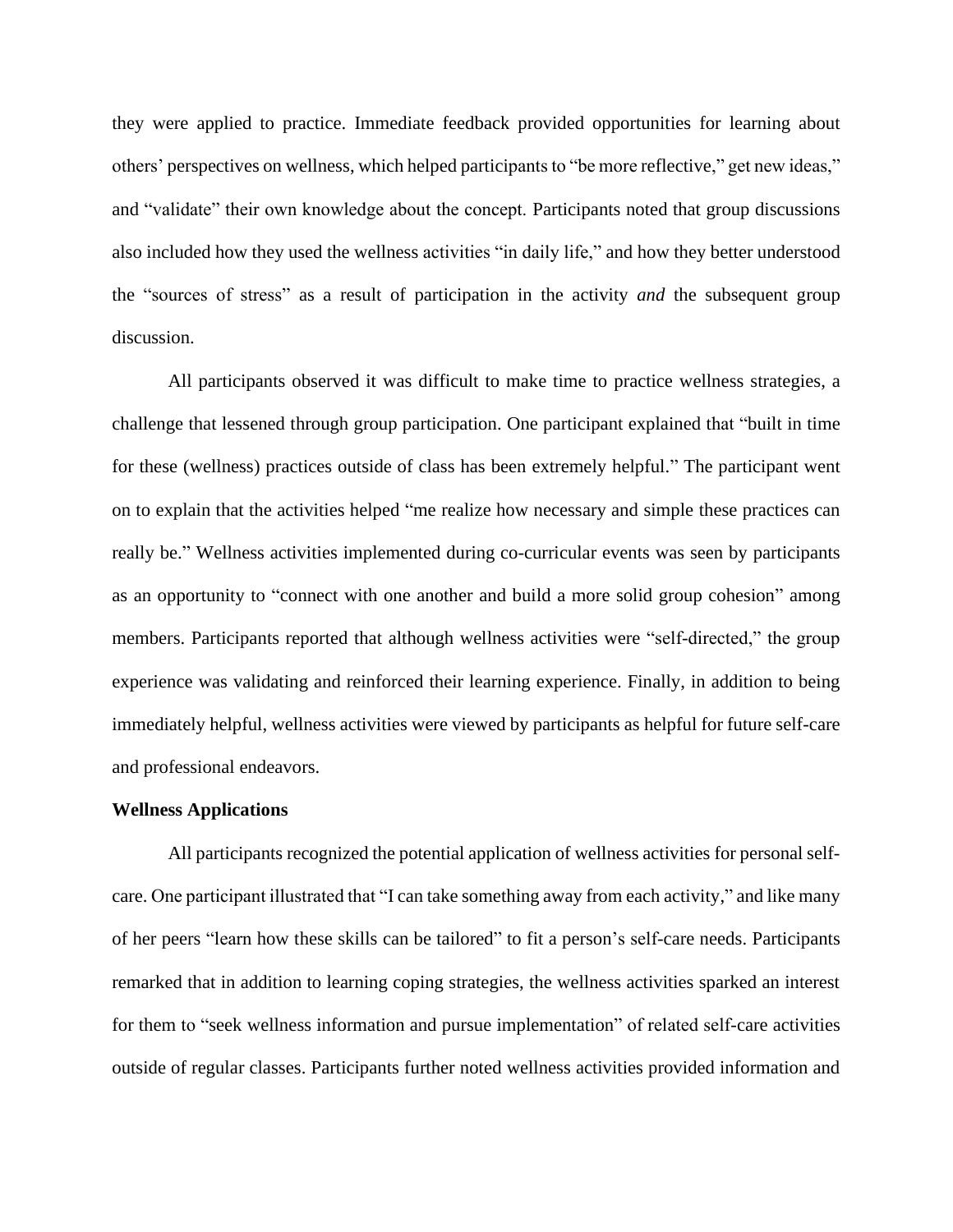resources for helping them continue implementing current, and also pursuing additional, self-care activities. Several participants noted that despite acquiring "a lot of knowledge and resources related to improving health and wellness," consistent follow through and practice was required beyond a single wellness activity. Others believed that certain self-care strategies ought to be addressed before incorporating additional options, as one participant described: "I still need more growth in physical wellness and remaining dedicated to continually doing these activities rather than really focusing on trying new ones." Overall, participants were able to identify strengths and particular "areas for improvement" such as the physical wellness domain. Participants indicated they needed to continue working on "several wellness areas," which was revealed to them through participation in the co-curricular activities.

In general, participants realized the benefits and challenges of incorporating self-care strategies, inspired by participation in the wellness activities, into their respective lives. As one participant candidly noted, "not only has participating in the wellness activities been a rewarding process, but researching wellness activities has been extremely educational" for, among other reasons, purposes of "self-care." One participant remarked on the experiential learning process saying that the practicality of the wellness learning experience "parallels that of group counseling and that of professional leadership teams" which allowed participants to learn self-care strategies "helpful for us and as a way for us to support each other and affirm that we are a team unit."

In addition to the self-care applications of learned wellness activities, all participants identified professional applications of wellness activities to current or future clients. One participant who was seeking a master's degree in clinical mental health counseling with an interest in integrating art therapy, remarked: "I can use these activities with artists or children who need some visuals to go along with processing their thoughts and feelings." Another participant echoed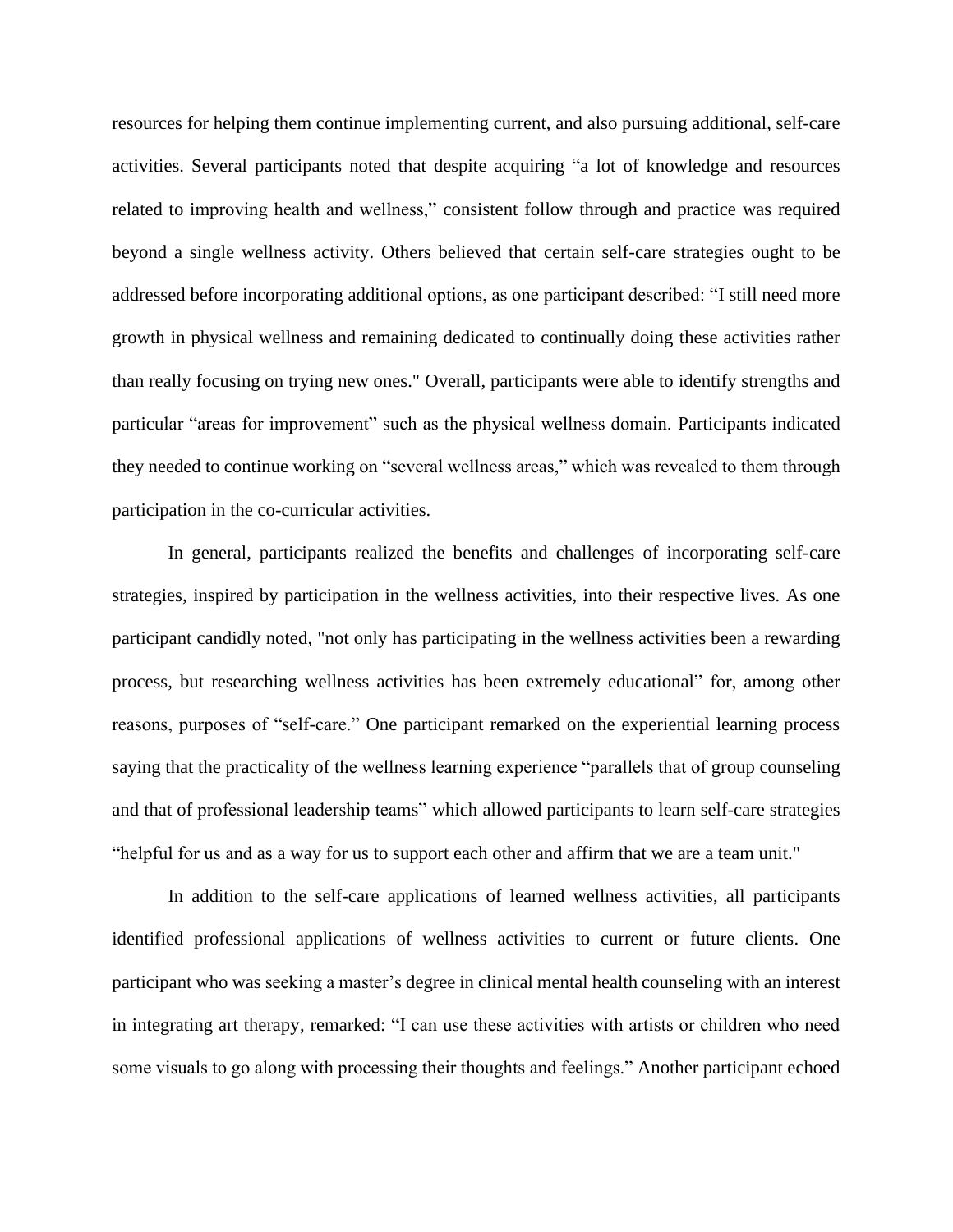"I want to use this activity with clients at my job, I even have a specific individual in mind," And still another identified that "these (wellness) activities gave me another option/activity to use with students at my school." Some participants realized that wellness activities can be applied to oneself in the work setting versus applying strategies directly with clients, for example:

It reminded me to engage in positive self-talk during difficult or stressful times at work and contributed to overall wellness while at work. It also allowed me to focus on my professional goals of productivity on specific projects instead of ruminating over unnecessary worries.

Ultimately, participants identified that participation in wellness activities helped them achieve the goal of increasing knowledge and skills related to self-care and wellness, with the added benefit of applying the learning to personal and professional settings. According to one participant, engaging in these activities allowed them to increase knowledge and skills while also providing "practical tools to continue wellness practice in other environments." According to another participant, wellness activities "taught the importance of wellness concepts and self-care," beyond activities that simply "help relieve stress." In summary, participants recognized the potential personal and professional applications of wellness, which they all agreed was reinforced "in the company of others," and without the "pressure" of formal evaluations such as those attached to a course.

## **Discussion**

Findings in this study illustrated participants' lived experiences of learning about wellness guided by the Indivisible Self (Myers & Sweeney, 2004). Specifically, for Wellness Considerations, all participants experienced the immediate stress-relieving benefits of participating in the wellness activities. Consequently, participants noted the need for awareness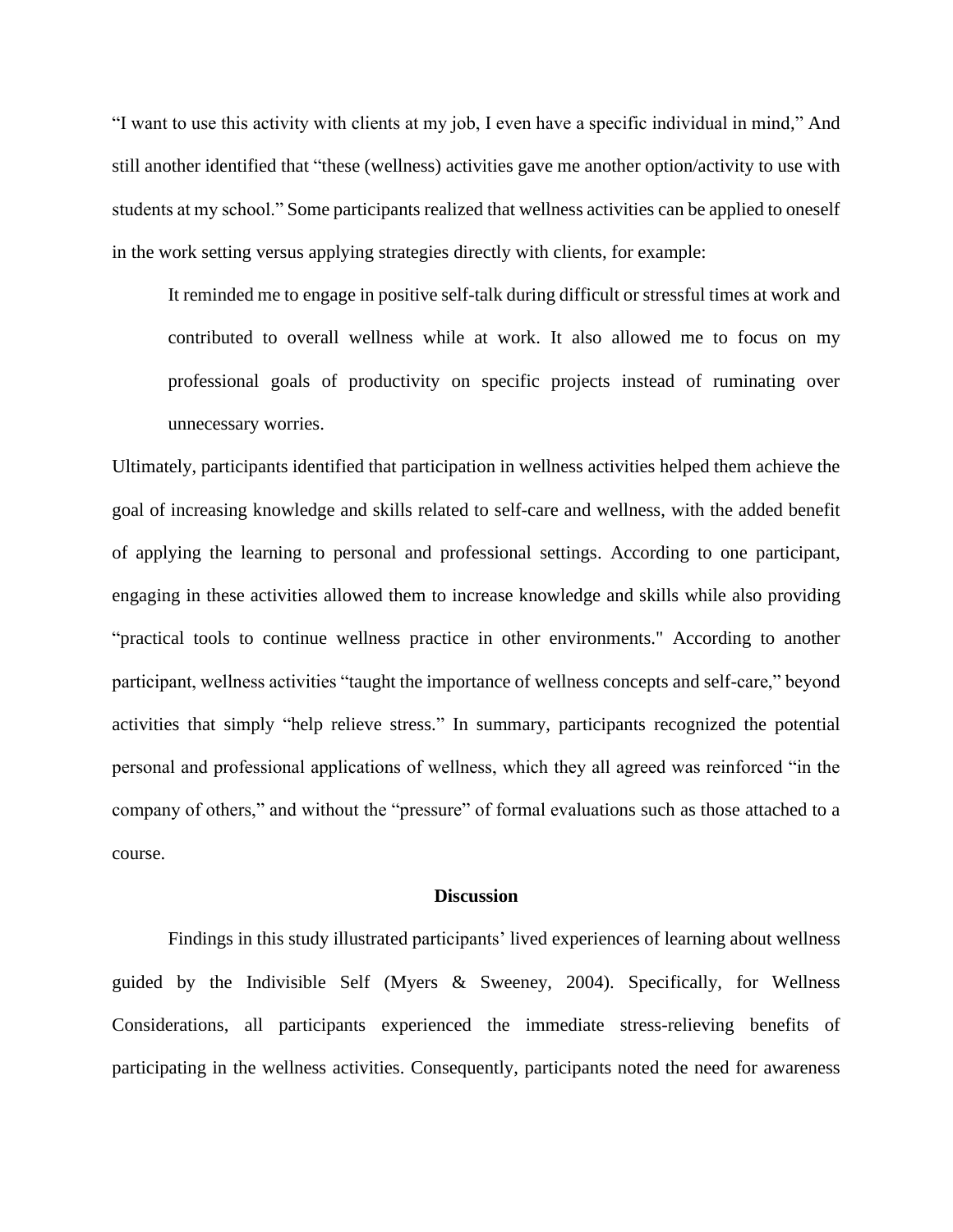and linked their experiences of stress relief to both the sources of stress and the associated coping strategies. This awareness occurred immediately and over time for all participants. Awareness of the short-term stress associated with applying a new wellness concept occurred for participants, which they noted was similar to stress experienced during their early learning of counseling skills (e.g., counselor competencies or microskills; Buser et al., 2012; Schure et al., 2008). Similar to Burck et al. (2014) and Ohrt et al. (2015), our findings confirmed the importance of students managing their own stress throughout (i.e., short and long term) the program training and how that may eventually transfer to providing similar feedback to future clients. Because the wellness activities flowed directly from the second-order factors of the Indivisible Self (Myers & Sweeney, 2004), participants were able to link this model to their wellness practices (i.e., increasing coping skills). This is important because participants continued to refer to the model as they reflected on their specific experiences and continued or adapted the wellness strategies grounded in a consistent theoretical foundation.

For Wellness Connections, participants highlighted the importance of the social process of engaging in the wellness groups. The counselor education literature supports the importance of accountability within a community setting while engaging in wellness with others (e.g., Cummins et al., 2007; Foster, 2010). In addition, the group members each provided unique perspectives and mutual reinforcements of their learning experiences. In turn, this social process helped participants acknowledge the helpfulness of the wellness activities and connected their learning from the activities to self-care and future professional endeavors. Our findings provide support for the impact of wellness activities on promoting and maintaining graduate students' wellness (Cummins et al., 2007). Overall, theme two findings highlight the importance of counselor education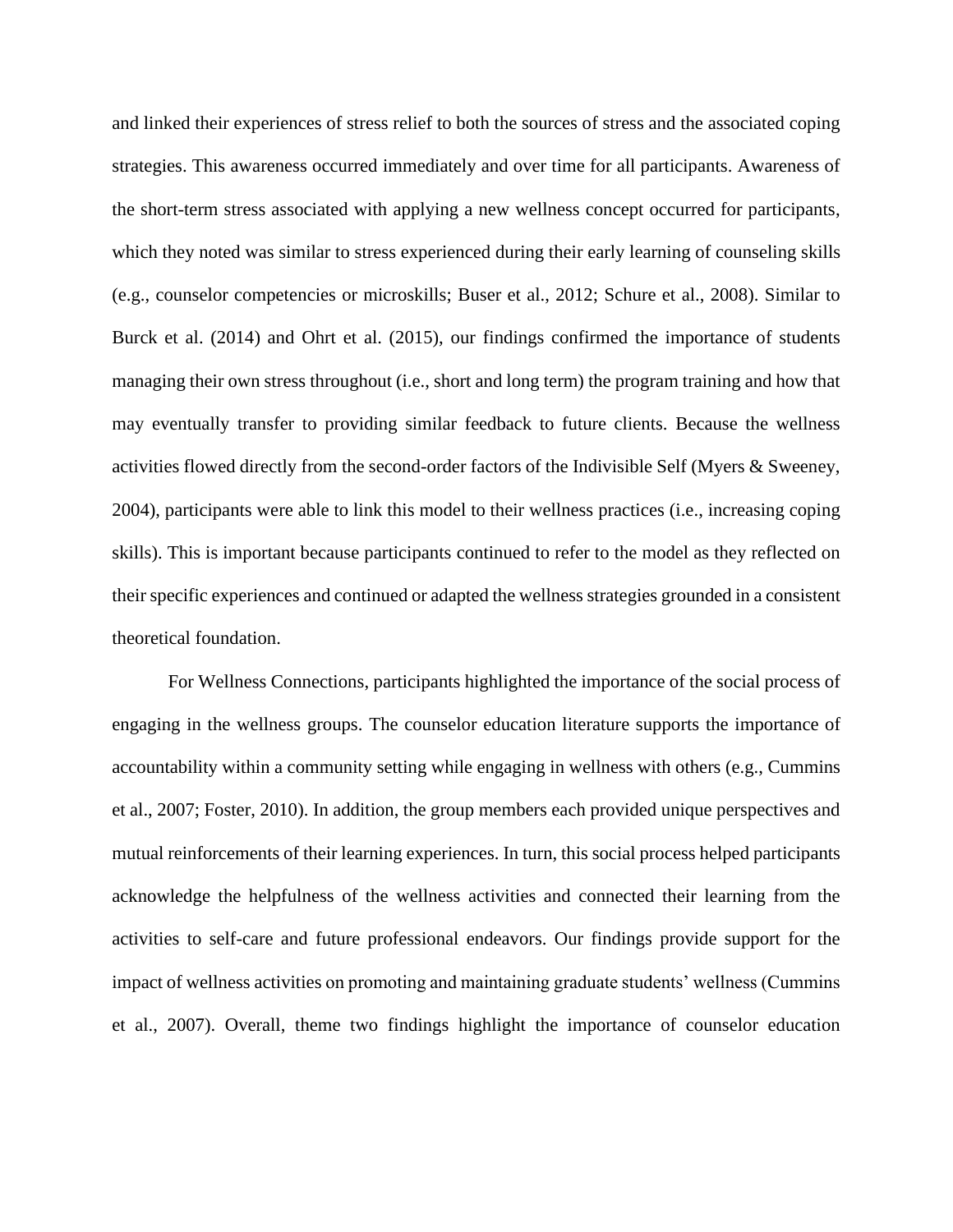programs to provide an inclusive, co-curricular integration of self-care techniques for students to improve their well-being (Pence Wolf et al., 2012).

Theme three encompassed Wellness Applications. The experiential wellness activities provided participants with an understanding of self-care skills for future work. Specifically, once participants applied a self-care activity to self, they proceeded to discuss how the activity may be applied to a client, a finding similar to Pence Wolf et al. (2014). Additionally, participants were able to evaluate their strengths and weaknesses in applying the wellness concepts. Our findings emphasize the importance of training experiences that support counseling students directly experiencing an intervention before understanding how to apply it in a counseling situation (Schure et al., 2008). Additionally, the wellness activities provided participants with a context to build greater empathy and understanding for clients' concerns, which parallels previous research findings on the positive outcomes of infusing wellness into counseling programs (Pence Wolf et al., 2012) and counseling supervision (Lenz et al., 2014). Lastly, theme three supports the importance of self-care being a protective factor against counselor and counselor-in-training burnout (Cummins et al., 2007; Smith et al., 2007).

Overall, our findings provide support for Myers et al. (2003) recommendations to include graduate students learning about wellness throughout their graduate training. Our wellness program and activities were supplemental to classes and sponsored by the Chi Sigma Iota chapter, which lessened faculty and student time-constraints (Keller-Dupree et al., 2017). The wellness program was implemented throughout one academic year and provided participants the opportunity to learn and apply the activities to their professional endeavors over time.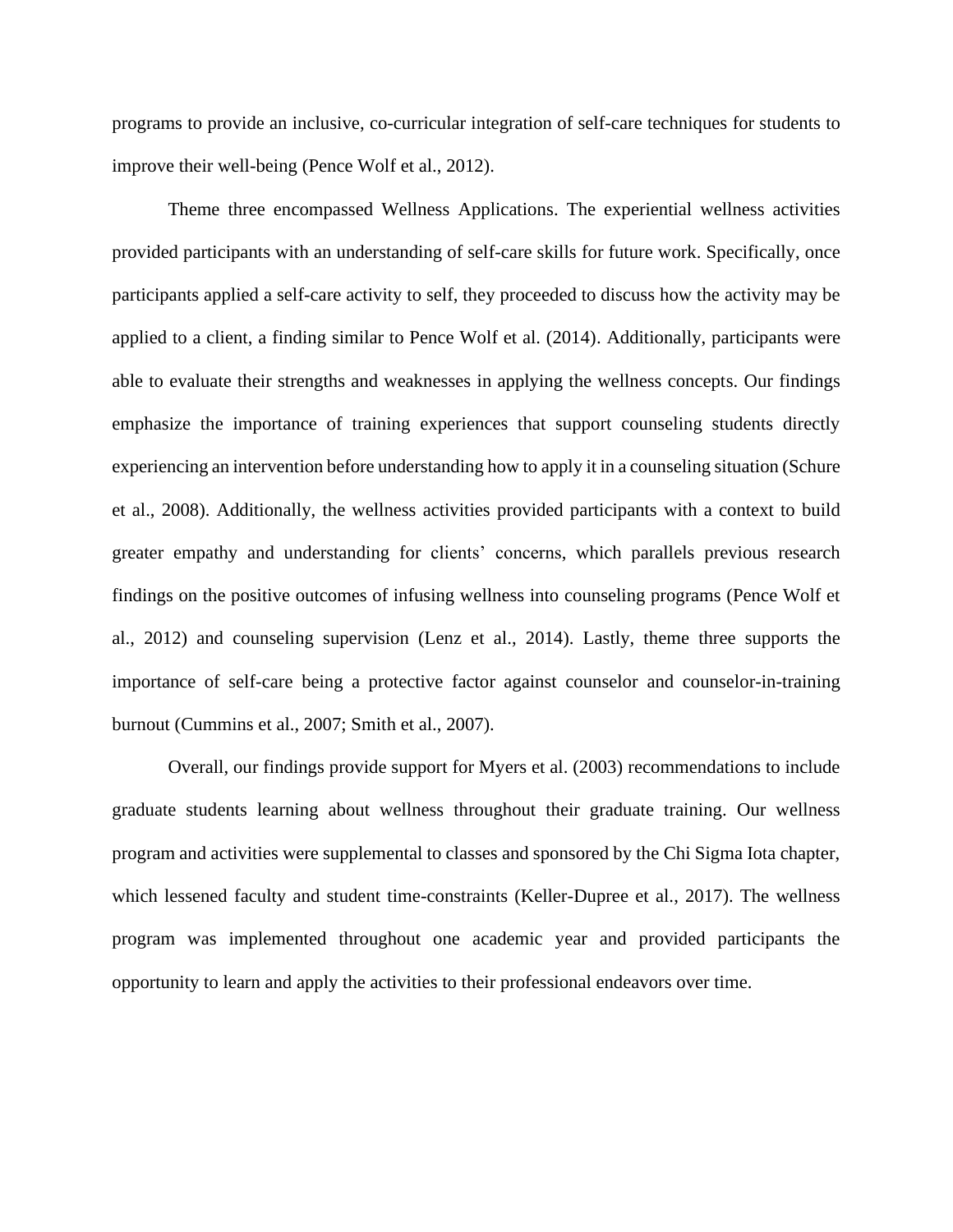# **Implications**

Our findings provide implications for counseling graduate programs. We followed the general recommendations of Pence Wolf et al. (2012) in creating a co-curricular wellness program that introduced structured wellness activities aligned with the Indivisible Self Model of Wellness (Myers & Sweeney, 2004). Throughout the academic year, co-curricular wellness program, students were able to learn about wellness and participate in wellness activities in a supportive environment.

The co-curricular group setting throughout the academic year, provided an inclusive environment for graduate counseling students to learn about wellness. The benefits of a longerterm wellness program (Burck et al., 2014; Ohrt et al., 2015) was noted in participants in their identified themes and process of learning about wellness. Participants process of learning about wellness began with identifying sources of stress and ways to cope with the stressors (Cummins et al., 2007). Participants noted it was not a short-term learning process and appreciated the social manner of engaging in groups over time (see also Thompson et al., 2018). The group setting and related engagement provided a supportive forum for participants' unique perspectives of learning about wellness, highlighted their accountability for learning goals, and socially reinforced learning experiences. As students applied wellness to their daily lives, they reflected upon how it could be helpful for self-care with clients. As participants applied wellness to their self-care and with clients, they were able to evaluate its strengths and weaknesses, according to the situation and needs of individuals and clients. Finally, participants were held accountable for continually incorporating wellness and able to "practice" incorporating wellness into their personal and professional selves. This is a similar process to counselors learning to incorporate counseling skills (Buser et al., 2012) with clients and considers the flexible and individualized leaning needs of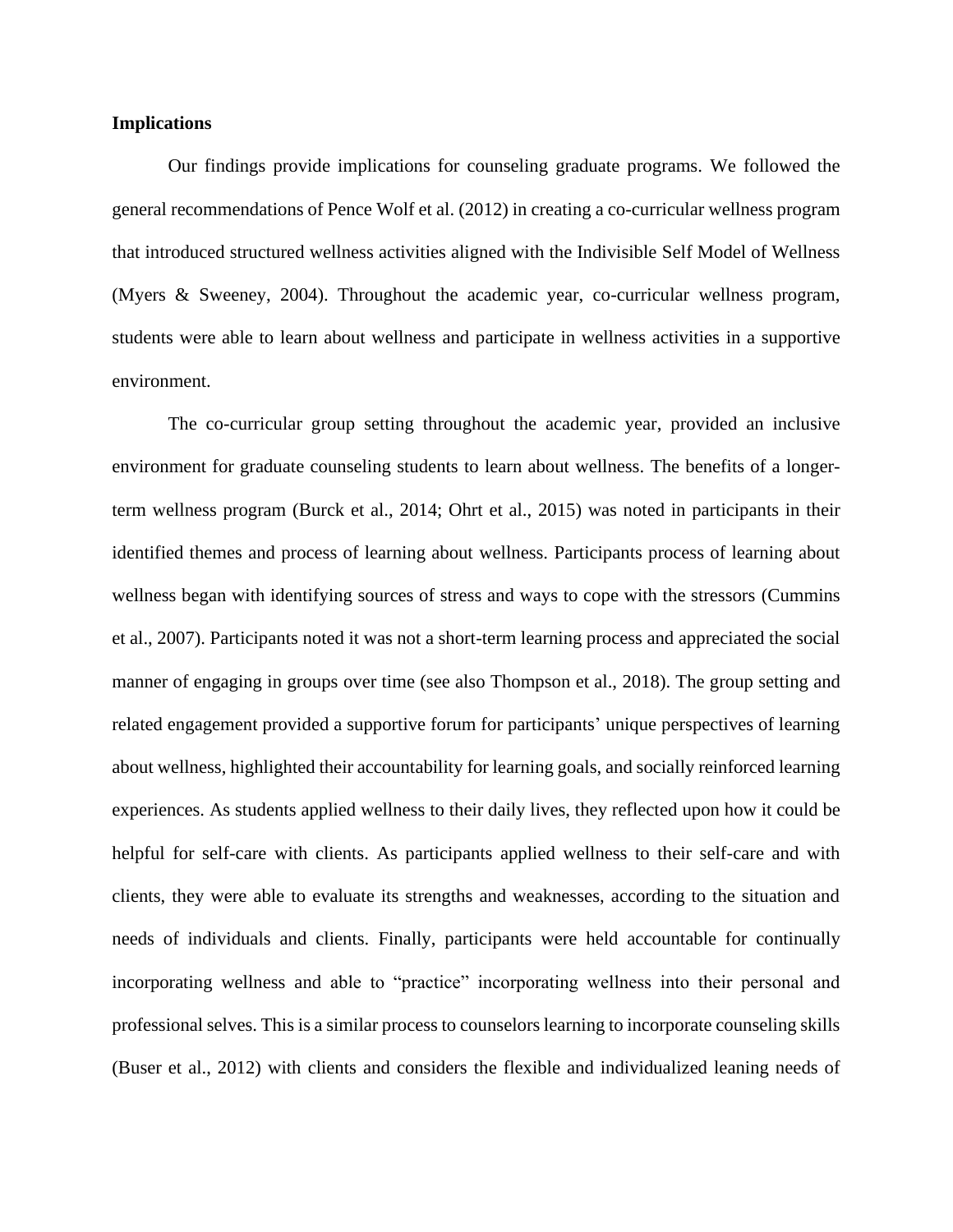adult learners; which, is particularly important considering participants will eventually need to initiate and maintain wellness strategies without the support of the peer group.

Incorporating wellness into one's practice is not just about understanding and eliminating the sources of stress. To benefit from wellness as a self-care and stress reduction strategy, participants highlighted the need to better understand wellness, the process of which occurred in a non-classroom setting. The co-curricular group setting provided a safe space without the pressures of graded requirements of the classroom, and thus participants could work at a self-pace in a peersupported setting over the course of the academic year. It is plausible that counselor educators, students, and community practitioners may follow a similar wellness program model, as guided by the Indivisible Self (Myers & Sweeney, 2004) to collaboratively develop and offer wellness activities over time that will provide professional benefits of self-care and stress reduction. These activities may result in fostering a greater sense of connectivity to wellness practices.

#### **Limitations and Future Research**

Given this was one sample of students within a program, participants' experiences may differ from counseling students located in other regions of the United States. Participants in the study were mostly white and female and did not represent the views of counseling students with cultural identities differing from the current sample. Future studies could include purposeful samples of culturally diverse students. Additionally, the authors gathered perspectives on participants' learning pertaining to one set of wellness activities, and not their perspectives on wellness in general. Therefore, our findings pertained to perspectives on those activities within one particular setting.

Future studies could investigate the use of co-curricular wellness activities in their own setting and over multiple settings with diverse samples of students in other regions across the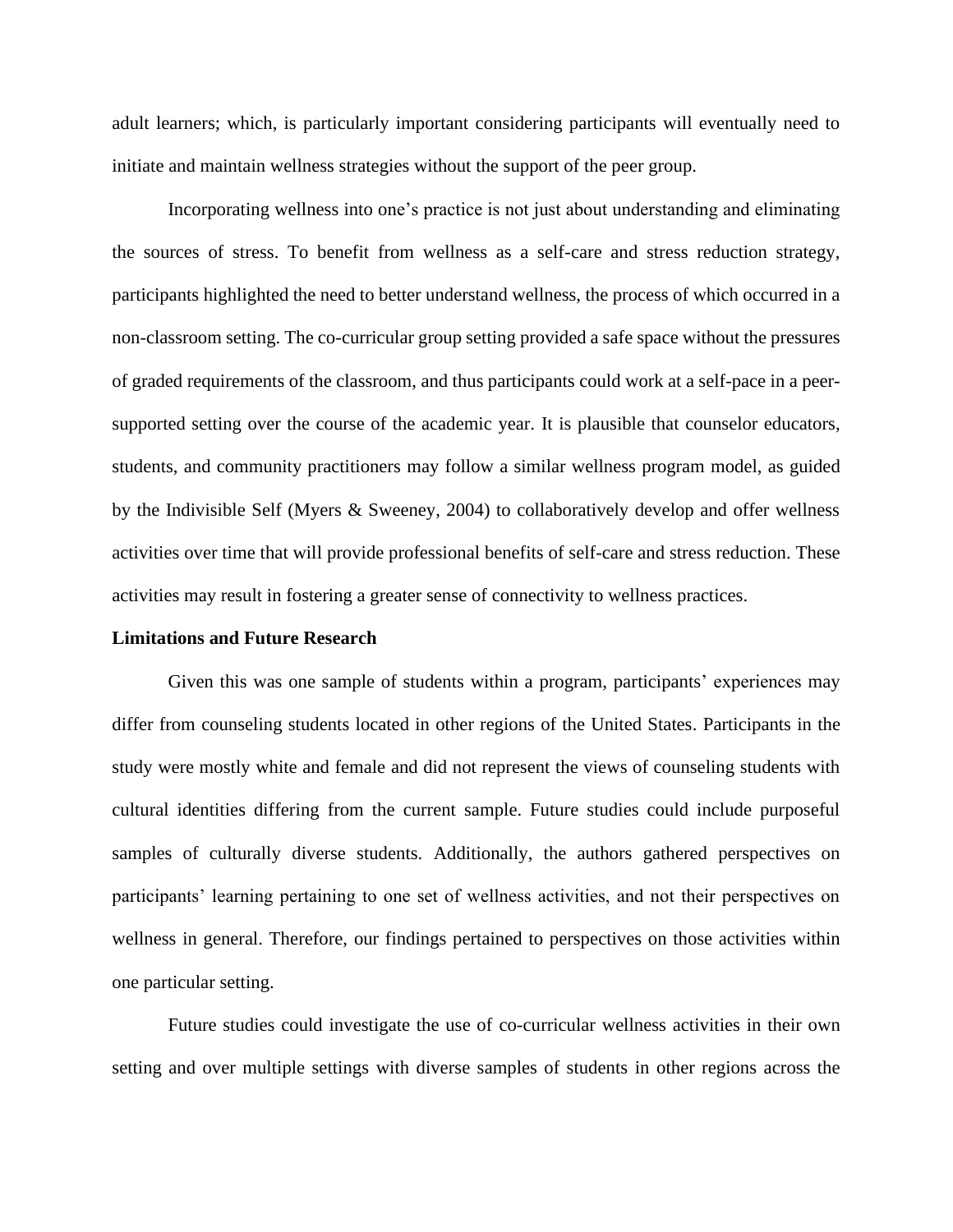United States. Researchers could select one or two particular activities and standardize them to see if there are similar outcomes using single-case or multiple single case design approaches. Future studies may want to focus on determining the outcome of wellness activities implemented in community agencies and school settings with counseling professionals, clients, and diverse groups of individuals. This may include gathering pre- and post- test data on individuals' scores of the Five Factor Wellness Inventory (Myers & Sweeney, 2014) to determine how wellness interventions over time increased their wellness scores, and if so, in which of the Indivisible Self factors. Additionally, it would be helpful to study whether the wellness paradigm affects clients and student stress reduction and burnout.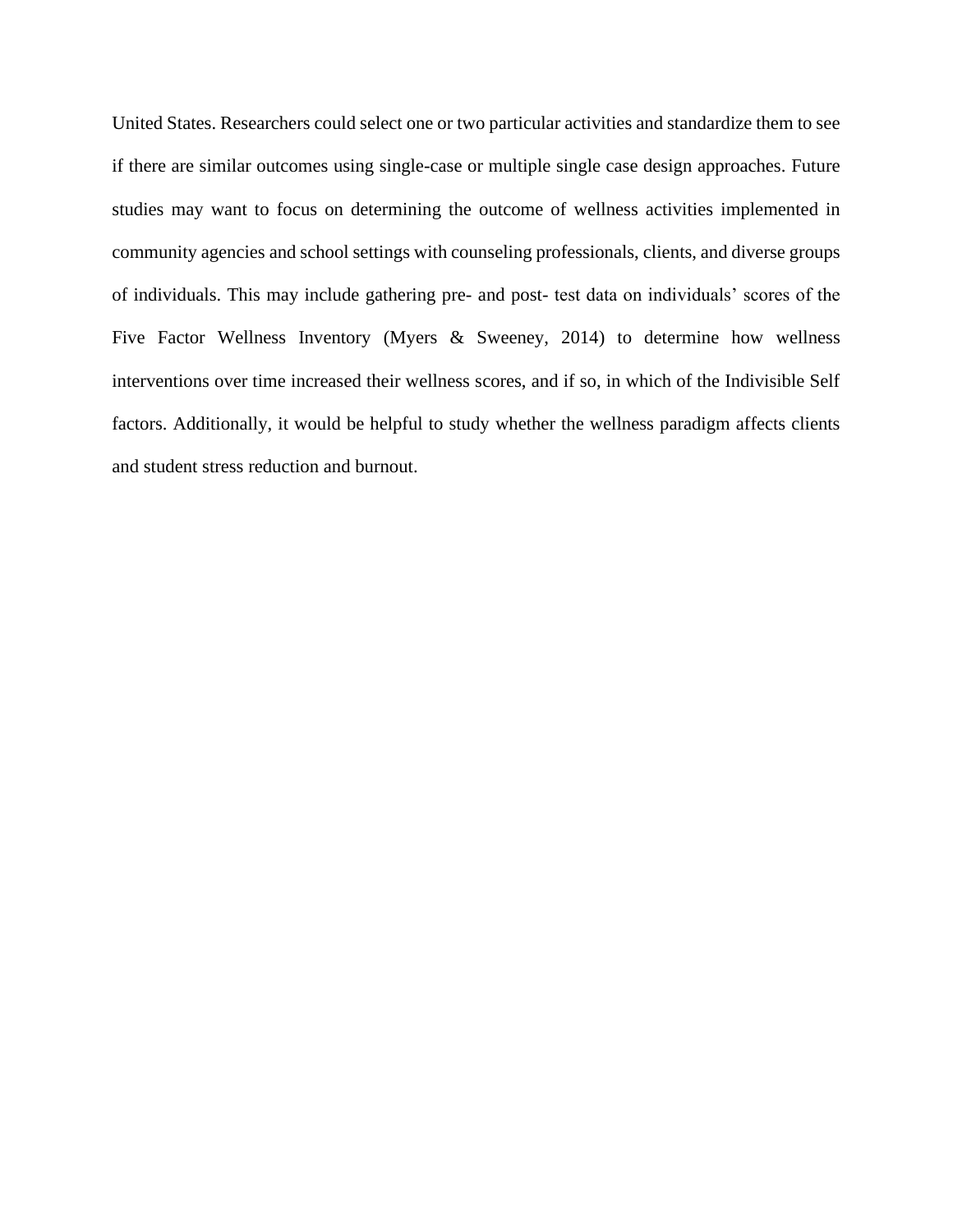## References

- American Counselor Association. (2014). *2014 ACA Code of Ethics.* https:// counseling.org/docs/default-source/default-document-library/2014-code-of-ethicsfinaladdress.pdf?sfvrsn=96b532c\_2
- Barden, S. M., Conley, A. H., & Young, M. E. (2015). Integrating health and wellness in mental health counseling: Clinical, educational, and policy implications. *Journal of Mental Health Counseling, 37*(2), 152-163. https://doi.org[/10.17744/mehc.37.2.1868134772854247](http://psycnet.apa.org/doi/10.17744/mehc.37.2.1868134772854247)
- Burck, A. M., Bruneau, L., Baker, L., & Ellison, L. (2014). Emerging counselors' perception of wellness: Implications for counselor development. *Counseling Outcome Research and Evaluation*, *5*(1), 39-51. https://doi.org/10.1177/2150137813518554
- Buser, T. J., Buser, J. K., Peterson, C.H., & Seraydarian, D.G (2012). Influence of mindfulness practice on counseling skills development. *The Journal of Counselor Preparation and Supervision, 4*(1), Retrieved from http://repository.wcsu.edu/jcps/vol4/iss1/2
- Creswell, J. W. (2013). *Qualitative inquiry & research design: Choosing among the five traditions*  $(3<sup>rd</sup>$  ed.) Thousand Oaks, CA: Sage.
- Cummins, P. N., Massey, L., & Jones, A. (2007). Keeping ourselves well: Strategies for promoting and maintaining counselor wellness. *The Journal of Humanistic Counseling, Education, and Development, 46*(1), 35-49. https://doi.org/10.1002/j.2161-1939.2007.tb00024.x
- Foster, T. (2010). Encouraging student wellness: An expanded role for counselor educators. *The Journal of Counselor Preparation and Supervision, 2*(1). https://doi.org/10.7729/21.0112
- Hattie, J. A., Myers, J. E., & Sweeney, T. J. (2004). A factor structure of wellness: Theory, assessment, analysis, and practice. *Journal of Counseling & Development, 82*(3), 354-364. https://doi.org/10.1002/j.1556-6678.2004.tb00321.x
- Kaplan, D. M., Tarvydas, V. M., & Gladding, S. T. (2014). 20/20: A vision for the future of counseling: The new consensus definition of counseling. *Journal of Counseling & Development, 92*(3), 366-372. https://doi.org/10.1002/j.1556-6676.2014.00164.x
- Keller-Dupree, E. A., O'Lansen, C. C., Gwin, G. C., Choate, K., Carver, C. L., Kelly Shuler, M., & Guidry, J. (2017). Innovative wellness education for wellness-in-training: A mixedmethod study. *Journal of Counseling Practices, 8*(1), 45-60. https://doi.org/10.22229/ijv304162
- Lenz, A. S., Oliver, M., & Sangganjanavanich, V. F. (2014). Perceptions of the wellness model of supervision among counseling interns. *The Clinical Supervisor, 33*(1), 45-62. https://doi.org/10.1080/07325223.2014.905814
- Lenz, A. S., & Smith, R. L. (2010). Integrating wellness concepts within a clinical supervision model. *The Clinical Supervisor, 29*(2), 228-245. https://doi.org[/10.1080/07325223.2010.518511](http://psycnet.apa.org/doi/10.1080/07325223.2010.518511)
- Lindo, N. A., Meany Walen, K. K., Ceballos, P., Ohrt, J. H., Prosek, E., Yousef, D., Yaites, L., Ener, E., & Blalock, S. (2015). Wellness and burnout prevention: Perceptions of a group supervision intervention. *Journal of Professional Counseling: Practice, Theory & Research, 42*(2), 28-42. https://doi.org/10.1080/15566382.2015.12033947
- Meany-Walen, K. K., Davis-Gage, D., & Lindo, N. A. (2016). The impact of wellness-focused supervision on mental health counseling practicum students. *Journal of Counseling & Development, 94*(4), 464-472. https://doi.org/10.1002/jcad.12105
- Morgan, D. L. (2014). Pragmatism as a paradigm for social research. *Qualitative Inquiry, 20*(8), 1045–1053. https://doi.org/10.1177/1077800413513733